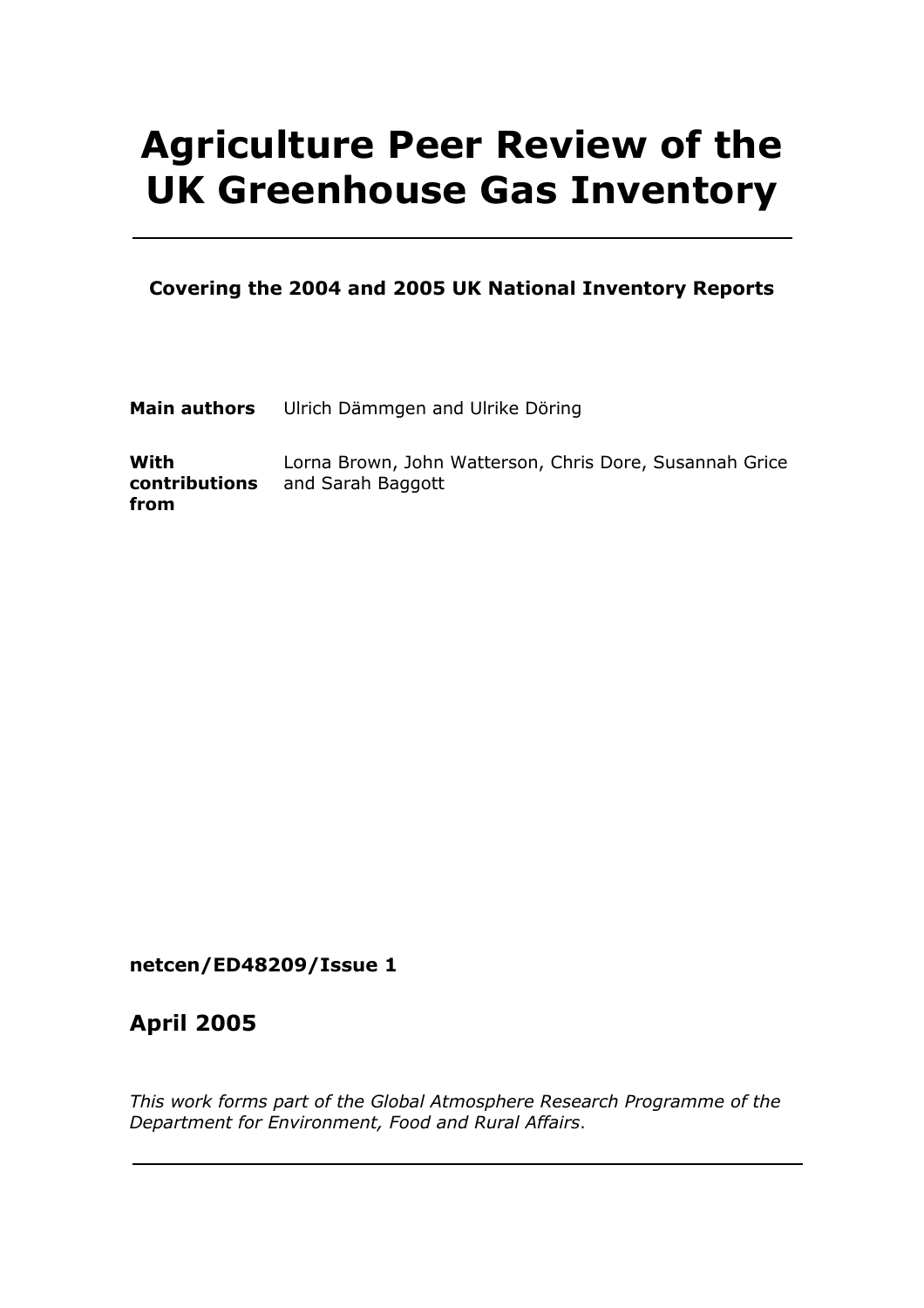## Agriculture Peer Review of the UK Greenhouse Gas Inventory

Covering the 2004 and 2005 UK National Inventory Reports

Main authors Ulrich Dämmgen<sup>a</sup> and Ulrike Döring<sup>b</sup>

With contributions from Lorna Brown<sup>c</sup>, John Watterson<sup>d</sup>, Chris Dore<sup>d</sup> and Susannah Grice<sup>d</sup>

## April 2005

<sup>b</sup> Federal Environmental Agency, Berlin, Germany.

<sup>&</sup>lt;sup>a</sup> Federal Agricultural Research Centre, Institute of Agroecology, Braunschweig, Germany.

<sup>&</sup>lt;sup>c</sup> Institute of Grassland and Environmental Research (IGER), North Wyke Research Station, Okehampton, Devon, EX20 2SB, United Kingdom.

<sup>&</sup>lt;sup>d</sup> National Environmental Technology Centre (NETCEN), AEA Technology plc, Building 551, Harwell, Didcot, Oxfordshire, OX11 0QJ, United Kingdom.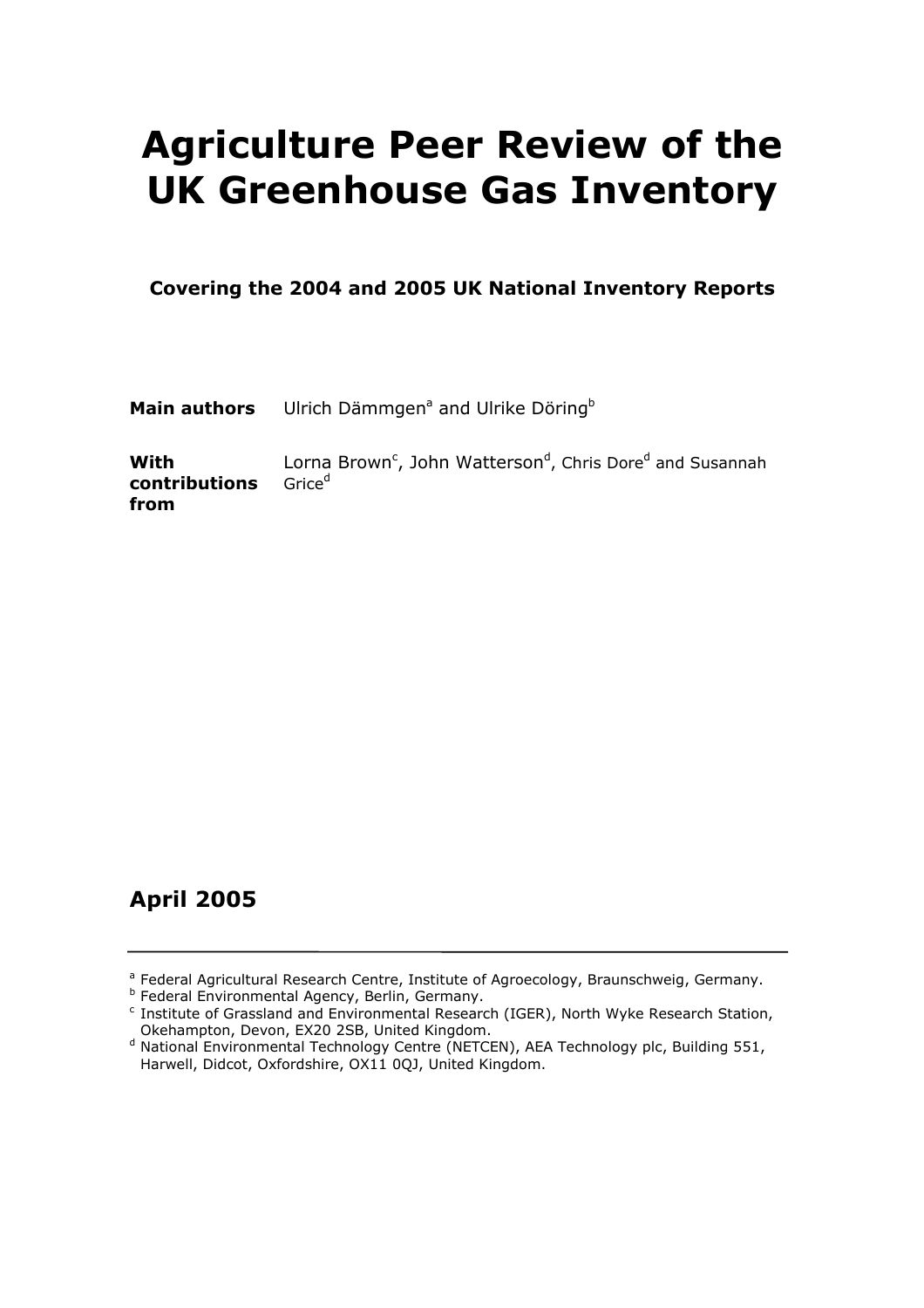| Title                                                          | Agriculture Peer Review of the UK Greenhouse<br>Gas Inventory                                                                                                                                                                                                                                    |                                                                                                                                                                                                                                                                                                                       |             |  |
|----------------------------------------------------------------|--------------------------------------------------------------------------------------------------------------------------------------------------------------------------------------------------------------------------------------------------------------------------------------------------|-----------------------------------------------------------------------------------------------------------------------------------------------------------------------------------------------------------------------------------------------------------------------------------------------------------------------|-------------|--|
| Customer                                                       | Affairs (Defra)                                                                                                                                                                                                                                                                                  | UK Department for Environment Food and Rural                                                                                                                                                                                                                                                                          |             |  |
| <b>Customer</b><br>reference                                   | RMP/2106                                                                                                                                                                                                                                                                                         |                                                                                                                                                                                                                                                                                                                       |             |  |
| Confidentiality,<br>copyright and<br>reproduction              | This document has been prepared by netcen in<br>connection with a contract to supply goods<br>and/or services and is submitted only on the<br>basis of strict confidentiality. The contents<br>must not be disclosed to third parties other than<br>in accordance with the terms of the contract |                                                                                                                                                                                                                                                                                                                       |             |  |
| <b>File reference</b>                                          | $1.0$ .doc                                                                                                                                                                                                                                                                                       | N:\naei02\8_ipcc\09_CDs and technical reports\1_Peer Review of<br>agriculture\report\Agriculture_Peer_Review_UK_2004_NIR_Issue1_v                                                                                                                                                                                     |             |  |
| <b>NAEI</b> contacts<br>database reference<br>Reference number |                                                                                                                                                                                                                                                                                                  | 05452/2002/CD4555/JW<br>netcen/ AEAT/ENV/R/1992/Issue 1                                                                                                                                                                                                                                                               |             |  |
| <b>Address for</b><br><b>Correspondence</b>                    | Netcen<br>The Gemini Building,<br>Fermi Avenue,                                                                                                                                                                                                                                                  | AEA Energy and Environment<br>Harwell International Business Centre,<br>Didcot, Oxfordshire, OX11 0QR, UK.<br>Telephone +44 (0)870 190 6594<br>Facsimile +44 (0) 870 190 6607<br>John.D.Watterson@aeat.co.uk<br>netcen is a operating division of AEA Technology plc<br>netcen is certificated to ISO9001 & ISO 14001 |             |  |
|                                                                | <b>Name</b>                                                                                                                                                                                                                                                                                      | <b>Signature</b>                                                                                                                                                                                                                                                                                                      | <b>Date</b> |  |
| <b>Authors</b>                                                 | Ulrich Dämmgen and<br>Ulrike Döring                                                                                                                                                                                                                                                              |                                                                                                                                                                                                                                                                                                                       |             |  |

| Reviewed by | Lorna Brown and<br>John Watterson | - John<br>Watterson |
|-------------|-----------------------------------|---------------------|
| Approved by | John Watterson                    | John<br>Watterson   |

03.11.06

03.11.06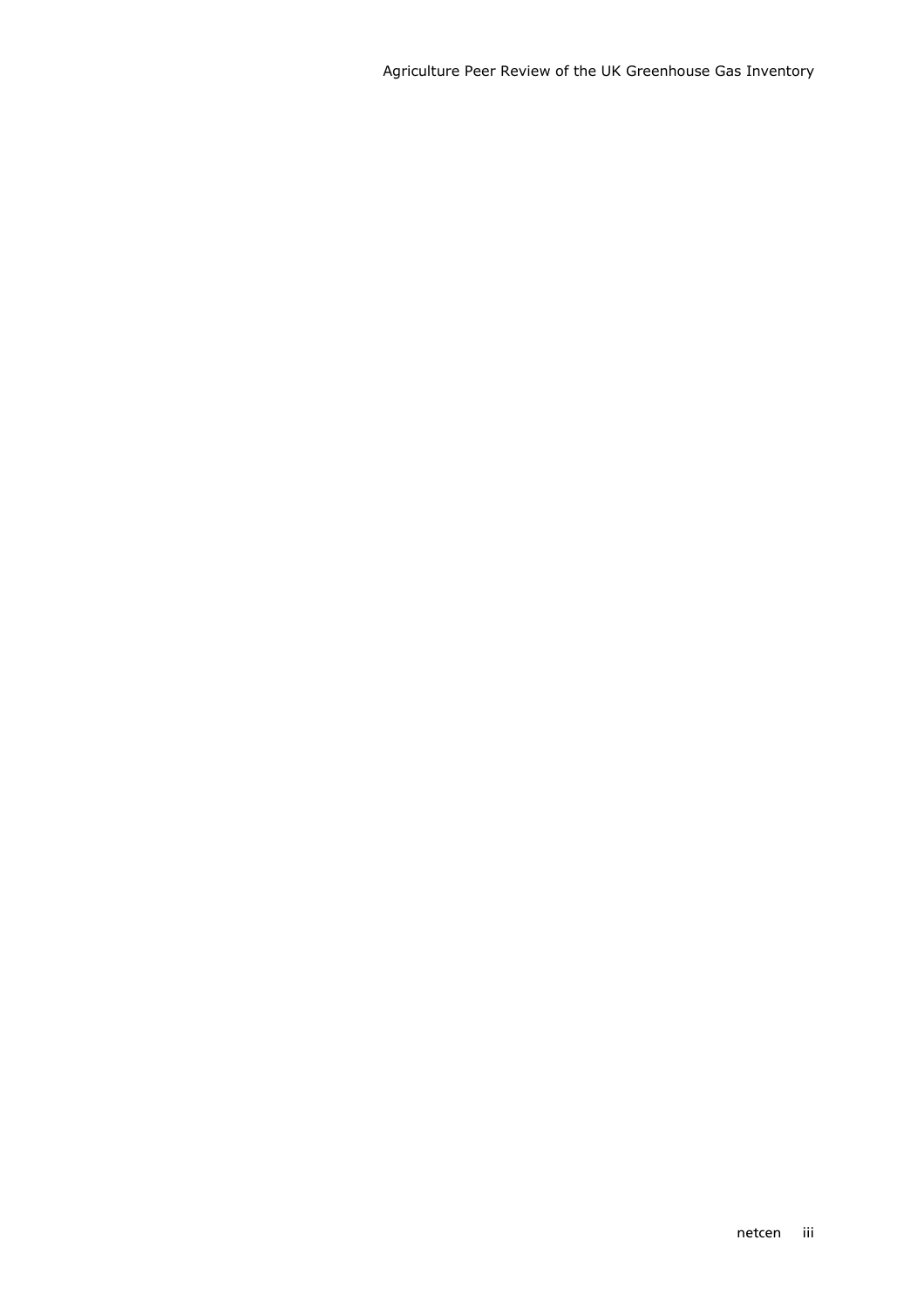## Executive Summary

The UK greenhouse gas inventory is compiled by Netcen, under contract to Defra, using estimates of emissions from agriculture provided by the Institute of Grassland and Environmental Research, who are also under contract to Defra.

This report is the expert peer review of the agricultural sectors of the 2004 and 2005 greenhouse gas inventory submission of the United Kingdom. The review took place in the UK at Harwell, March  $17<sup>th</sup>$  to  $18<sup>th</sup>$ , 2005 and was completed by a Peer Review Team (PRT) consisting of:

| $\triangleright$ A German expert team<br>in conjunction with | Ulrich Dämmgen (Federal Agricultural Research<br>Centre, Institute of Agroecology), and, Ulrike<br>Döring (Federal Environmental Agency), |
|--------------------------------------------------------------|-------------------------------------------------------------------------------------------------------------------------------------------|
| UK agricultural sector expert                                | Lorna Brown (Institute of Grassland and                                                                                                   |
| ▶                                                            | Environmental Research)                                                                                                                   |
| <b>UK GHG inventory manager</b>                              | John Watterson (National Environmental                                                                                                    |
| ▶                                                            | Technology Centre)                                                                                                                        |
| UK NAEI <sup>1</sup> manager                                 | Chris Dore (National Environmental Technology                                                                                             |
| ▶                                                            | Centre)                                                                                                                                   |

This review examines the methods used to estimate emissions of

- ▶ methane from enteric fermentation and manure management (CRF<sup>2</sup> categories 4A and 4B), and,
- nitrous oxide from manure management and agricultural soils (CRF categories 4B and 4D).

It also examines the conformity of the methods used to estimate emissions with international recommendations for the accuracy, transparency and comparability of reporting, and the consistency between emissions presented in the CRF tables and presented in the UK National Inventory Report (NIR).

The German expert review team found the agricultural sector of the UK greenhouse gas inventory is constructed and prepared according to guidelines developed by the Intergovernmental Panel on Climate Change (IPCC) and extended in the IPCC Good Practice Guidance.

In general, the UK agricultural GHG inventory is *complete*. The NIR provides a general explanation of the agricultural inventory and reflects the national development of emissions methodology over recent years. However, German expert review team identified a number of issues still to be addressed regarding the consistency and the transparency of the submission, in particular relating to the reporting of recalculations and methods used, and explanations regarding the use of notation keys. The German expert review team recommended the NIR includes more user guidance and an improvements to the readability of the NIR.

 1 National Atmospheric Emissions Inventory. The NAEI is the air emissions inventory for the UK.

<sup>2</sup>CRF – Common Reporting Format. Electronic spreadsheet files, submitted to the Framework Convention on Climate Change, of anthropogenic emissions by sources and removals by sinks of all greenhouse gases not controlled by the Montreal Protocol.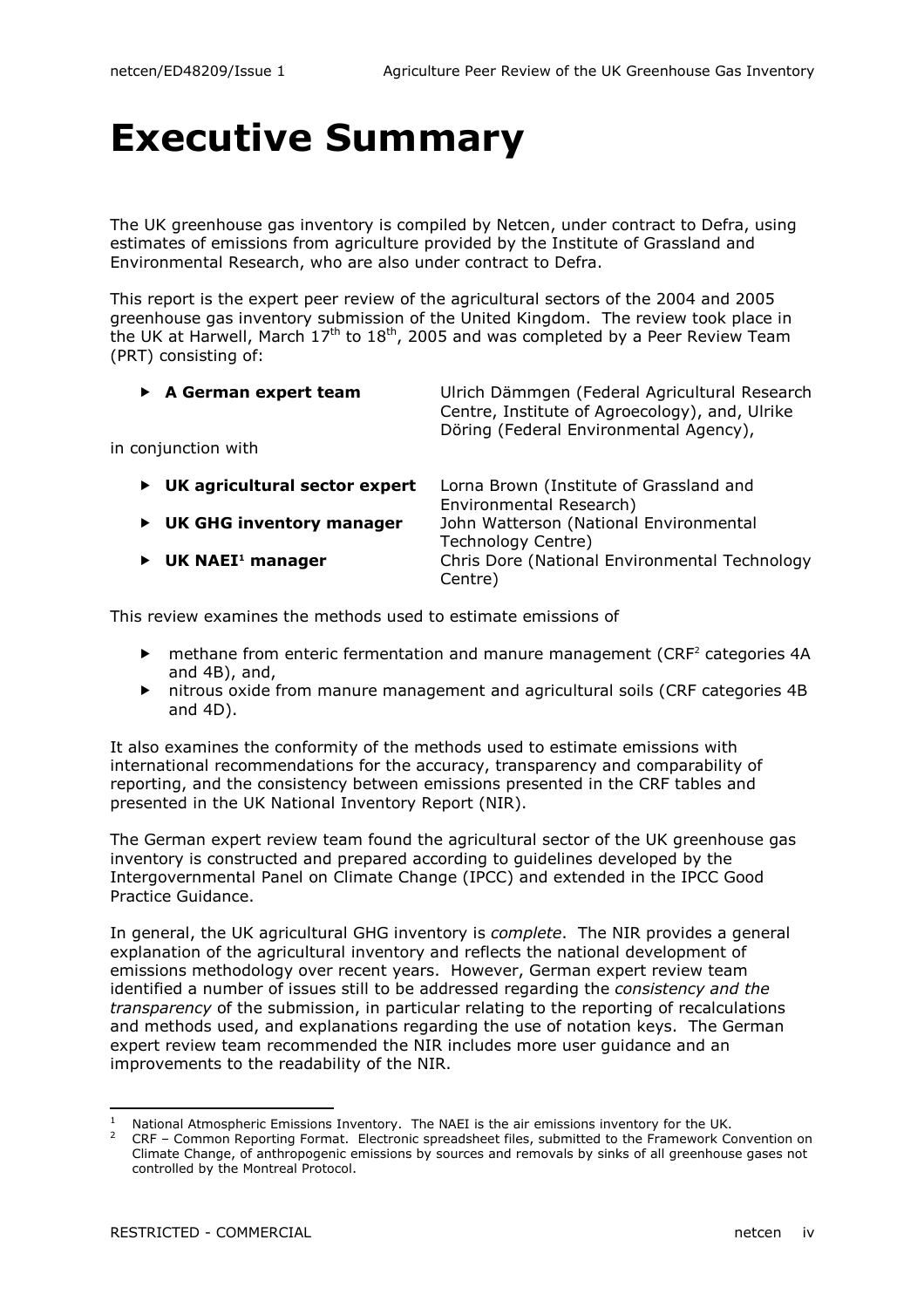The UK has reported a key source Tier 1 uncertainty analysis with both a level and trend assessment, as part of its 2004 submission. However, the degree of detail differs from that of the CRF tables. This should be improved, in order to decide on the choice of methodology or Tier applied for a single source.

Quantitative uncertainty information is provided in the NIR and is reported according to the IPCC Tier 1 and Tier 2 methods. There are still some issues to be addressed regarding the documentation of the referencing for uncertainties and the assumptions relating to uncertainties of activity data.

A full list of recommendations is given in Chapter 5.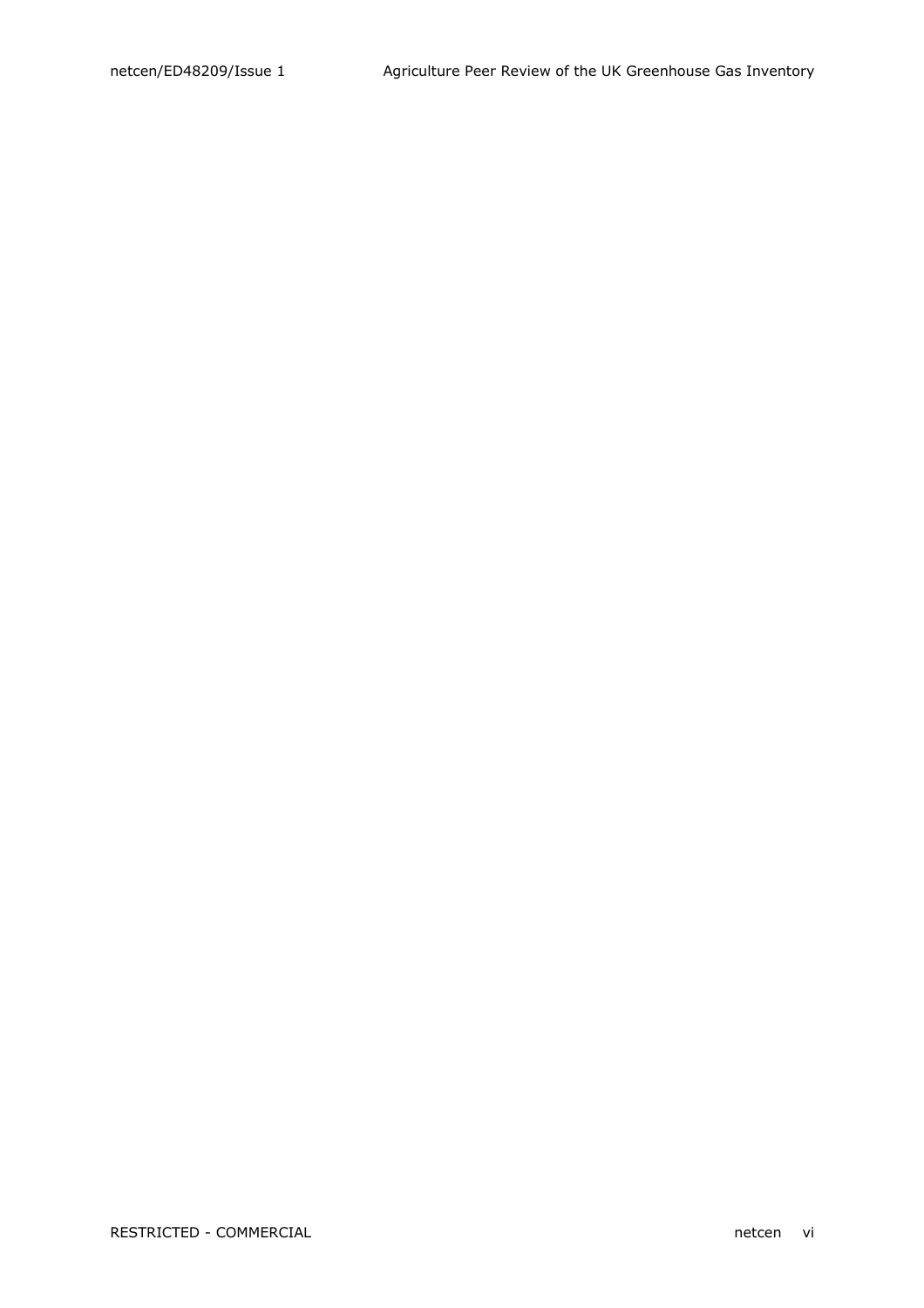## Contents

| 1            |                   | <b>Introduction</b>                                                                                                   | 1                                    |
|--------------|-------------------|-----------------------------------------------------------------------------------------------------------------------|--------------------------------------|
|              | 1.1<br>1.2<br>1.3 | THE PROCESS OF PEER REVIEW<br><b>COMPILATION OF THE UK GREENHOUSE GAS INVENTORY</b><br><b>STRUCTURE OF THE REPORT</b> | $\mathbf{1}$<br>$\overline{2}$<br>3  |
| $\mathbf{2}$ |                   | <b>Scope and Approach to the Agriculture Peer Review</b>                                                              | $\overline{\mathbf{4}}$              |
|              | 2.1               | <b>GENERAL SCOPE</b>                                                                                                  | 4                                    |
|              | $2.2^{\circ}$     | TEAM SELECTED FOR THE AGRICULTURE PEER REVIEW                                                                         | 4                                    |
|              | 2.3<br>2.4        | <b>SOURCES COVERED</b><br>APPROACH ADOPTED IN THE PEER REVIEW                                                         | 5<br>$\overline{7}$                  |
|              | 2.5               | DOCUMENTS USED IN THE PEER REVIEW                                                                                     | $\overline{7}$                       |
| 3            |                   | <b>Analysis and Recommendations</b>                                                                                   | 8                                    |
|              | 3.1               | <b>GENERAL COMMENTS</b>                                                                                               | 8                                    |
|              | 3.1.1             | <b>Key Source Analysis</b>                                                                                            | 8                                    |
|              | 3.1.2             | References                                                                                                            | 8                                    |
|              | 3.1.3             | <b>Notation keys</b>                                                                                                  | 8                                    |
|              |                   | 3.1.4 Consistency                                                                                                     | 8                                    |
|              | 3.1.5             | Transparency and readability                                                                                          | 8                                    |
|              | 3.1.6             | Completeness                                                                                                          | 8                                    |
|              | 3.2               | <b>EMISSIONS FROM ENTERIC FERMENTATION</b>                                                                            | $\boldsymbol{9}$<br>$\boldsymbol{9}$ |
|              |                   | 3.2.1 All animals<br>3.2.2 Dairy cattle                                                                               | $\boldsymbol{9}$                     |
|              |                   | 3.2.3 Other cattle                                                                                                    | $\boldsymbol{9}$                     |
|              | 3.2.4             | Sheep                                                                                                                 | $\boldsymbol{9}$                     |
|              | 3.3               | <b>EMISSIONS FROM MANURE MANAGEMENT</b>                                                                               | $\boldsymbol{9}$                     |
|              |                   | 3.3.1 All animals                                                                                                     | 9                                    |
|              | 3.3.2             | Dairy cattle                                                                                                          | 9                                    |
|              | 3.3.3             | Sheep                                                                                                                 | 10                                   |
|              | 3.4               | DIRECT EMISSIONS FROM AGRICULTURAL SOILS                                                                              | 10                                   |
|              | 3.5               | <b>INDIRECT EMISSIONS</b>                                                                                             | 10                                   |
|              | 3.6               | IMPROVEMENT OF QUALITY REDUCTION OF UNCERTAINTIES                                                                     | 10                                   |
|              | 3.7               | ANALYSIS AND COMPARISON OF THE CRF TABLES SUBMITTED IN 2004 AND 2005                                                  | 10                                   |
|              |                   | 3.7.1 Table 4s(1):                                                                                                    | 10                                   |
|              |                   | 3.7.2 Table 4s(2):                                                                                                    | 10                                   |
|              | 3.7.3             | Table 4A:                                                                                                             | 11                                   |
|              | 3.7.4             | Table 4B(a)                                                                                                           | 11                                   |
|              | 3.7.5             | Table4B(b)                                                                                                            | 11                                   |
|              | 3.7.6             | Table4C                                                                                                               | 11                                   |
|              | 3.7.7<br>3.7.8    | Table 4D<br>Table 4F                                                                                                  | 11<br>11                             |
|              | 3.7.9             | Tables Summary 1.As2, Summary 3.s2                                                                                    | 11                                   |
|              | 3.7.10            | Table Summary 3.s2                                                                                                    | 11                                   |
|              | 3.7.11            | Table 7.s2                                                                                                            | 11                                   |
|              | 3.7.12            | Table 8(a)s1                                                                                                          | 11                                   |
|              | 3.7.13            | Table 8b                                                                                                              | 11                                   |
|              | 3.7.14            | Table 9s(1)                                                                                                           | 11                                   |
|              | 3.7.15            | Tables 10s1 ff                                                                                                        | 11                                   |
|              | 3.8               | <b>FUTURE INVENTORIES</b>                                                                                             | 11                                   |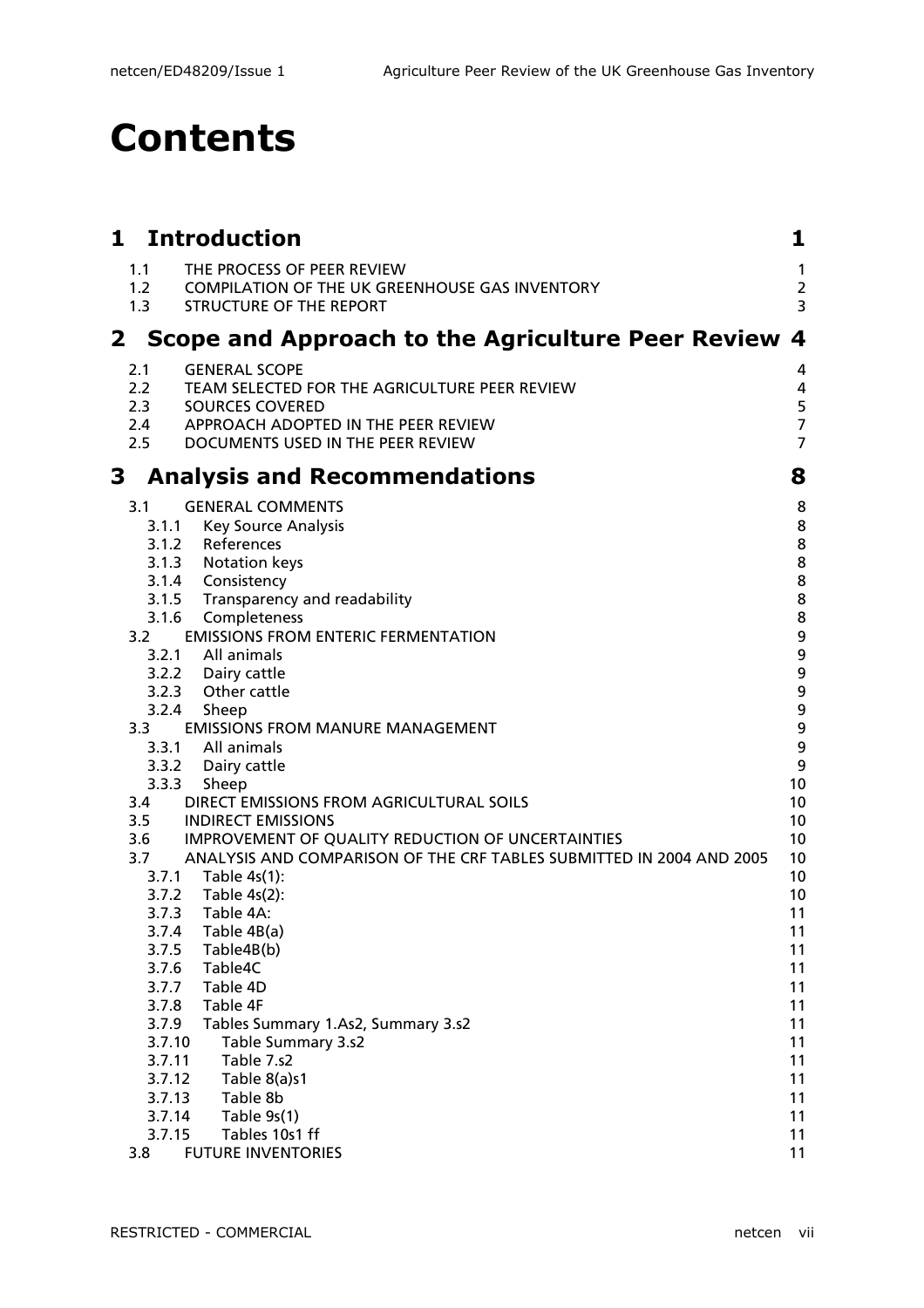| 4 Acknowledgements  | 13 |
|---------------------|----|
| <b>5</b> References | 14 |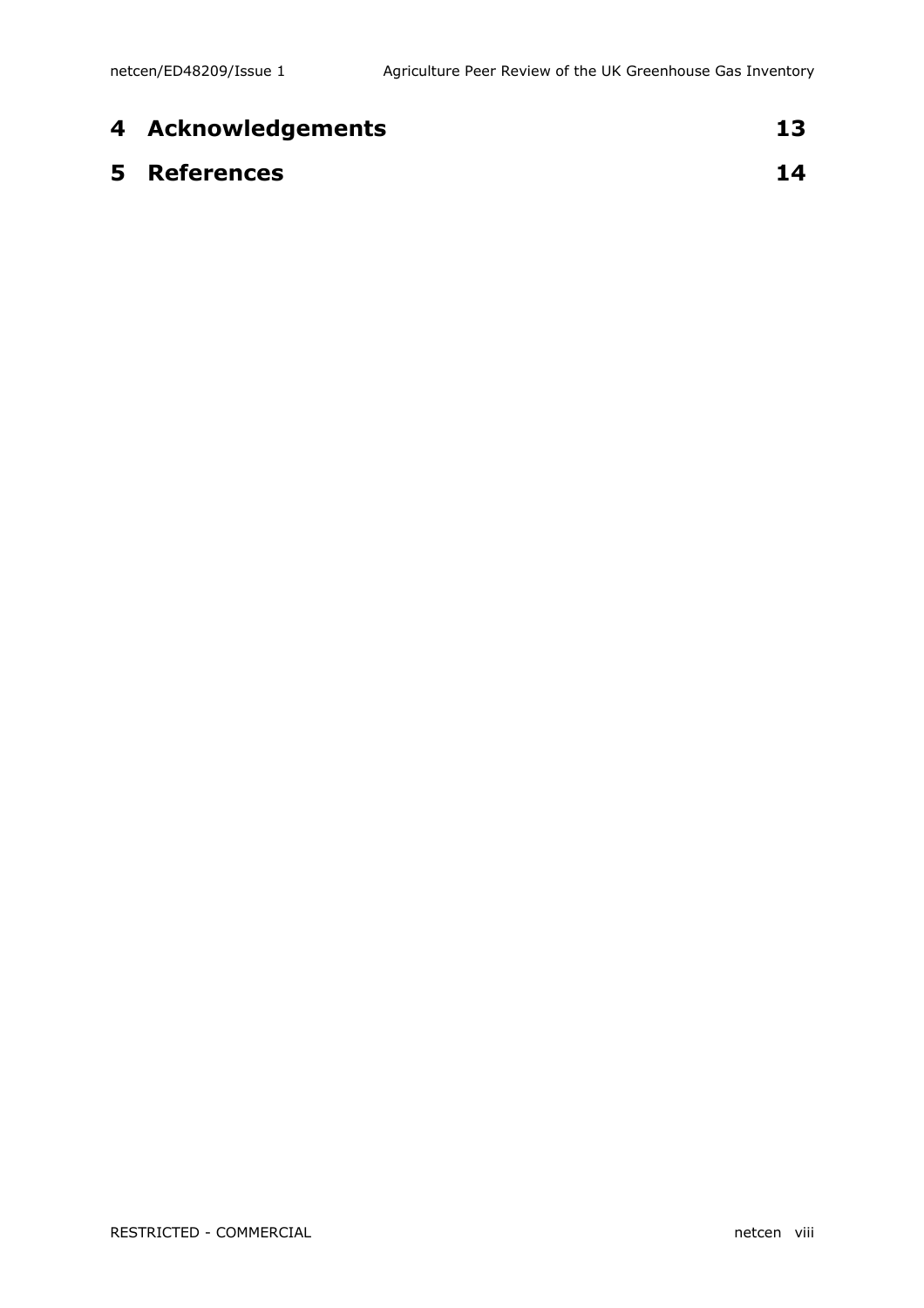## Document revision history

| <b>Issue</b> | <b>Version</b> | <b>Revision history</b>                                                                                                                      |
|--------------|----------------|----------------------------------------------------------------------------------------------------------------------------------------------|
|              |                |                                                                                                                                              |
| <b>Draft</b> | V1.4           | Submitted to UK Defra, the Devolved<br>Administrations, Ulrich Dämmgen, Ulrike Döring<br>and Lorna Brown for review<br>Comments incorporated |
| 1.0          | 1.0            | First issue                                                                                                                                  |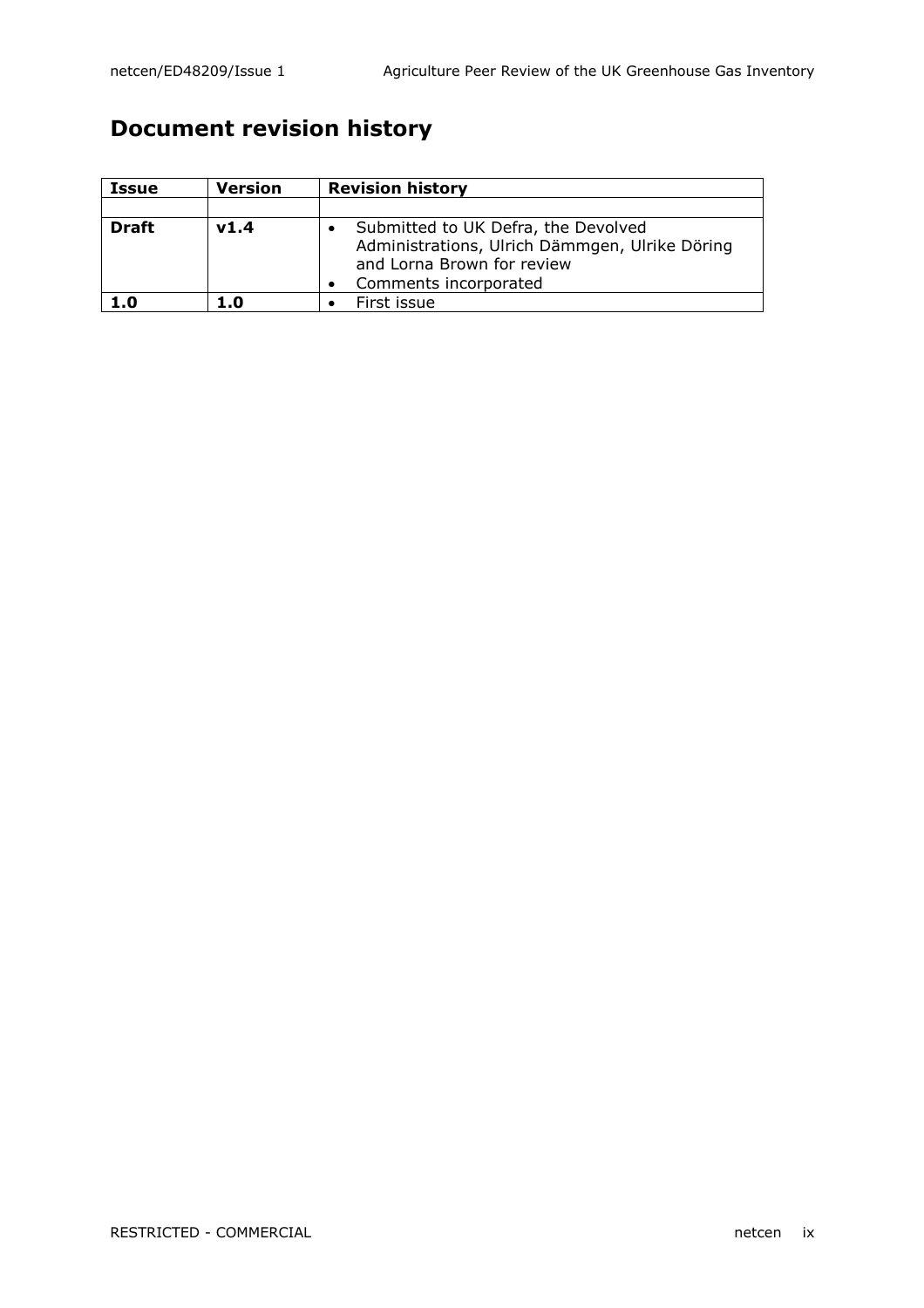## Abbreviations, acronyms and definitions

#### Greenhouse gases

| Methane        |
|----------------|
| Carbon dioxide |
| Nitrous oxide  |
|                |

#### Other pollutants

| N            | Nitrogen                               |
|--------------|----------------------------------------|
| <b>NMVOC</b> | Non-Methane Volatile Organic Compounds |
| VOC.         | Volatile Organic Compound              |

#### General

| <b>AEAT</b>   | AEA Technology plc (netcen is part of AEAT)                                                                                                                                                                                                                                                                                                                                                                                                                                                                                                                                    |  |
|---------------|--------------------------------------------------------------------------------------------------------------------------------------------------------------------------------------------------------------------------------------------------------------------------------------------------------------------------------------------------------------------------------------------------------------------------------------------------------------------------------------------------------------------------------------------------------------------------------|--|
| Annex 1       | Annex I to the Climate Convention (UNFCCC)<br>Annex 1 lists all the countries in the Organization of Economic Cooperation and<br>Development (OECD) in 1990, plus countries with economies in transition, Central and<br>Eastern Europe (excluding the former Yugoslavia and Albania). By default the other<br>countries are referred to as Non-Annex I countries. Under Article 4.2 (a & b) of the<br>Convention, Annex I countries commit themselves specifically to the aim of returning<br>individually or jointly to their 1990 levels of GHG emissions by the year 2000. |  |
| <b>CEH</b>    | Centre for Ecology and Hydrology                                                                                                                                                                                                                                                                                                                                                                                                                                                                                                                                               |  |
| <b>COP</b>    | Conference of the Parties<br>The supreme body of the UNFCCC, comprised of countries that have ratified or<br>acceded to the Framework Convention on Climate Change. The first session of the<br>COP (COP-1) was held in Berlin in 1995.                                                                                                                                                                                                                                                                                                                                        |  |
| <b>CRF</b>    | Common Reporting Format tables of GHG emissions (for EUMM and<br><b>UNFCCC</b>                                                                                                                                                                                                                                                                                                                                                                                                                                                                                                 |  |
| DA            | Devolved Administration                                                                                                                                                                                                                                                                                                                                                                                                                                                                                                                                                        |  |
| EU            | European Union                                                                                                                                                                                                                                                                                                                                                                                                                                                                                                                                                                 |  |
| <b>GHG</b>    | Greenhouse gas                                                                                                                                                                                                                                                                                                                                                                                                                                                                                                                                                                 |  |
| <b>GHGI</b>   | Greenhouse gas inventory. The UK GHG inventory is part of the<br>NAEI.                                                                                                                                                                                                                                                                                                                                                                                                                                                                                                         |  |
| <b>GPG</b>    | IPCC Good Practice Guidance documents                                                                                                                                                                                                                                                                                                                                                                                                                                                                                                                                          |  |
| <b>IPCC</b>   | Intergovernmental Panel on Climate Change                                                                                                                                                                                                                                                                                                                                                                                                                                                                                                                                      |  |
| <b>KSA</b>    | <b>Key Source Analysis</b>                                                                                                                                                                                                                                                                                                                                                                                                                                                                                                                                                     |  |
| <b>MOP</b>    | Meeting of the Parties<br>The Conference of Parties of the FCCC will serve as the MOP (Meeting Of Parties, the<br>supreme body of the Kyoto Protocol) but only Parties to the Kyoto Protocol may<br>participate in deliberations and make decisions. Until the Protocol enters into force,<br>the MOP cannot meet.                                                                                                                                                                                                                                                             |  |
| <b>NAFI</b>   | National Atmospheric Emissions Inventory                                                                                                                                                                                                                                                                                                                                                                                                                                                                                                                                       |  |
| netcen        | National Environmental Technology Centre (part of<br>AEA Technology plc                                                                                                                                                                                                                                                                                                                                                                                                                                                                                                        |  |
| <b>NIR</b>    | National Inventory Report (greenhouse gas inventory report)                                                                                                                                                                                                                                                                                                                                                                                                                                                                                                                    |  |
| QA/QC         | Quality Assurance / Quality Control                                                                                                                                                                                                                                                                                                                                                                                                                                                                                                                                            |  |
| <b>UK</b>     | United Kingdom                                                                                                                                                                                                                                                                                                                                                                                                                                                                                                                                                                 |  |
| <b>UNFCCC</b> | United Nations Framework Convention on Climate Change                                                                                                                                                                                                                                                                                                                                                                                                                                                                                                                          |  |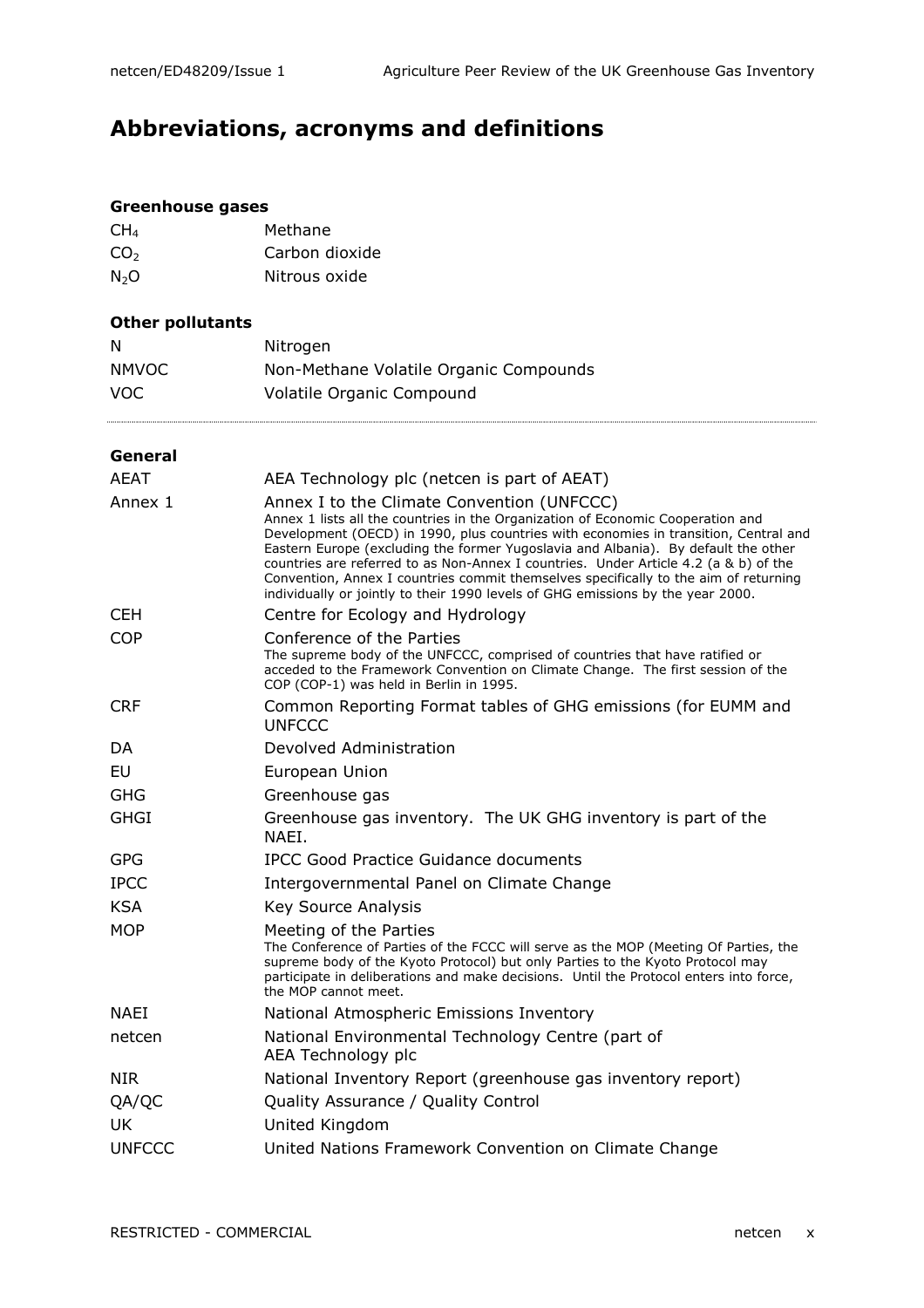VS Volatile solids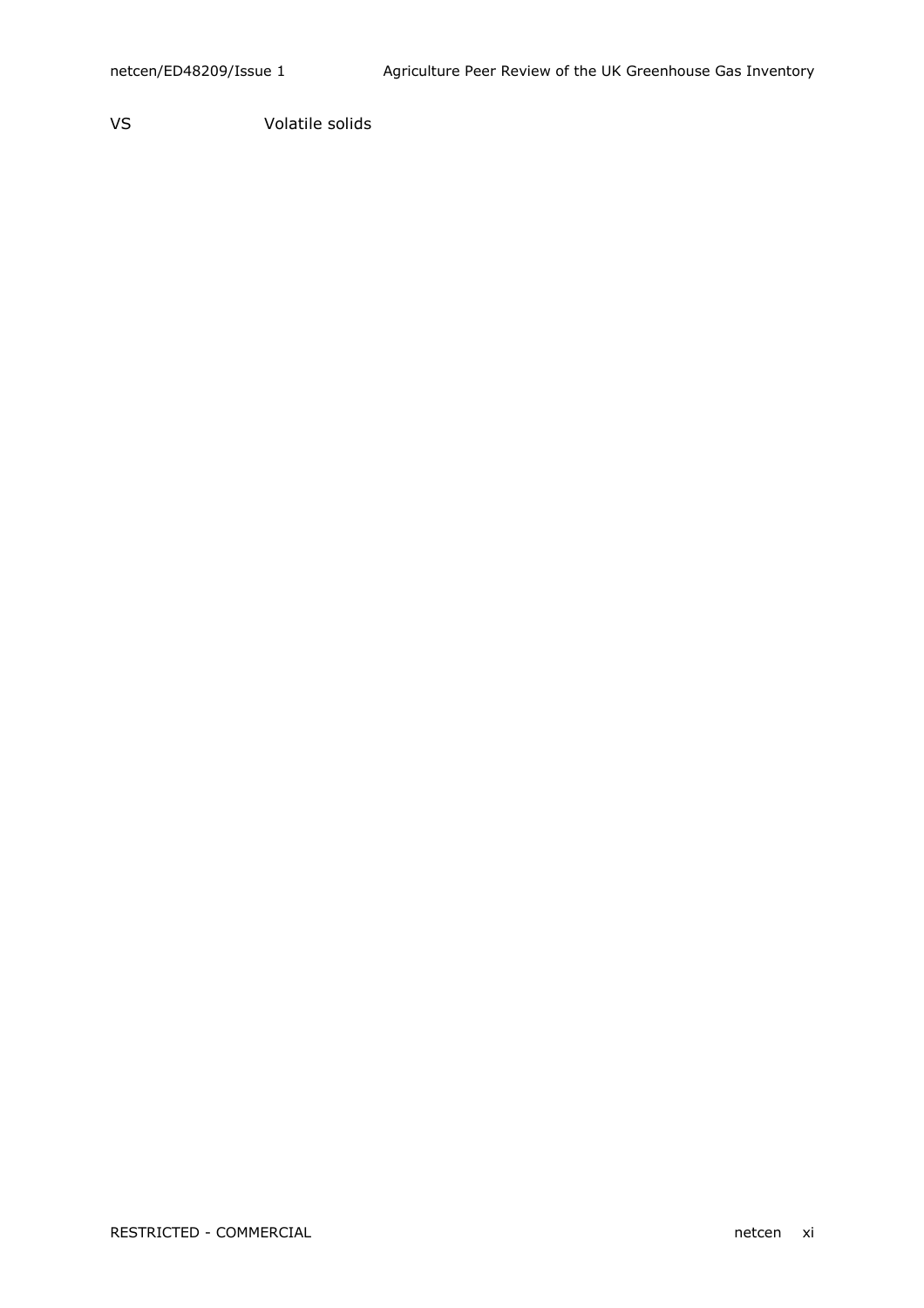i,

# 1 Introduction

As a signatory and an Annex I Party to the Framework Convention on Climate Change (FCCC), the UK has an obligation to prepare and report annually its estimates of GHG emissions from sources and sinks for each year since 1990.

The purpose of an annual technical review by experts is:

- $\triangleright$  to ensure that the Conference of the Parties (COP) has the adequate and reliable information on annual inventories and emission trends,
- ▶ to provide the COP with an objective, consistent, transparent, thorough and comprehensive technical assessment of the annual quantitative and qualitative inventory information submitted by Annex I Parties,
- ▶ to examine the reported inventory information for consistency with the Guidelines for the preparation of national communications by Parties included Annex I to the Convention, Part I: UNFCCC on Climate Change (IPCC) Guidelines for National Greenhouse Gas Inventories as elaborated by the IPCC report entitled Good Practice Guidance and Uncertainty Management in National Greenhouse Gas Inventories, and,
- to assist Annex I Parties in finding inconsistencies and in improving the quality of their greenhouse gas inventories.

The UK greenhouse gas inventory is subject to a number of regular reviews by the FCCC, and to Peer Reviews of selected sources in defined reporting sectors.

The frequency and scope of the Peer Reviews is determined by the importance of emissions in selected sectors (in relation to the national total emissions), and the level of uncertainty associated with those emissions.

This Chapter outlines the general process of Peer Review and the guidance used to compile the UK greenhouse gas inventory.

### 1.1 THE PROCESS OF PEER REVIEW

The IPCC Good Practice Guidance (GPG) and Uncertainty Management in National Greenhouse Gas Inventories<sup>3</sup> defines detailed quality assurance and quality control procedures that should be applied in national greenhouse gas preparation. The Good Practice Guidance (Section 8.8) requires that national inventories should be subjected to periodic expert external peer review. It defines expert peer review as follows -

'Expert peer review consists of a review of calculations or assumptions by experts in relevant technical fields. This procedure is generally accomplished by reviewing the documentation associated with the methods and results, but usually does not include rigorous certification of data or references such as might be undertaken in an audit. The objective of the expert peer review is to ensure that the inventory's results, assumptions, and methods are reasonable as judged by those knowledgeable in the specific field.'

<sup>3</sup> Good Practice Guidance and Uncertainty Management in National Greenhouse Gas Inventories available at www.ipcc-nggip.iges.or.jp/public/public.htm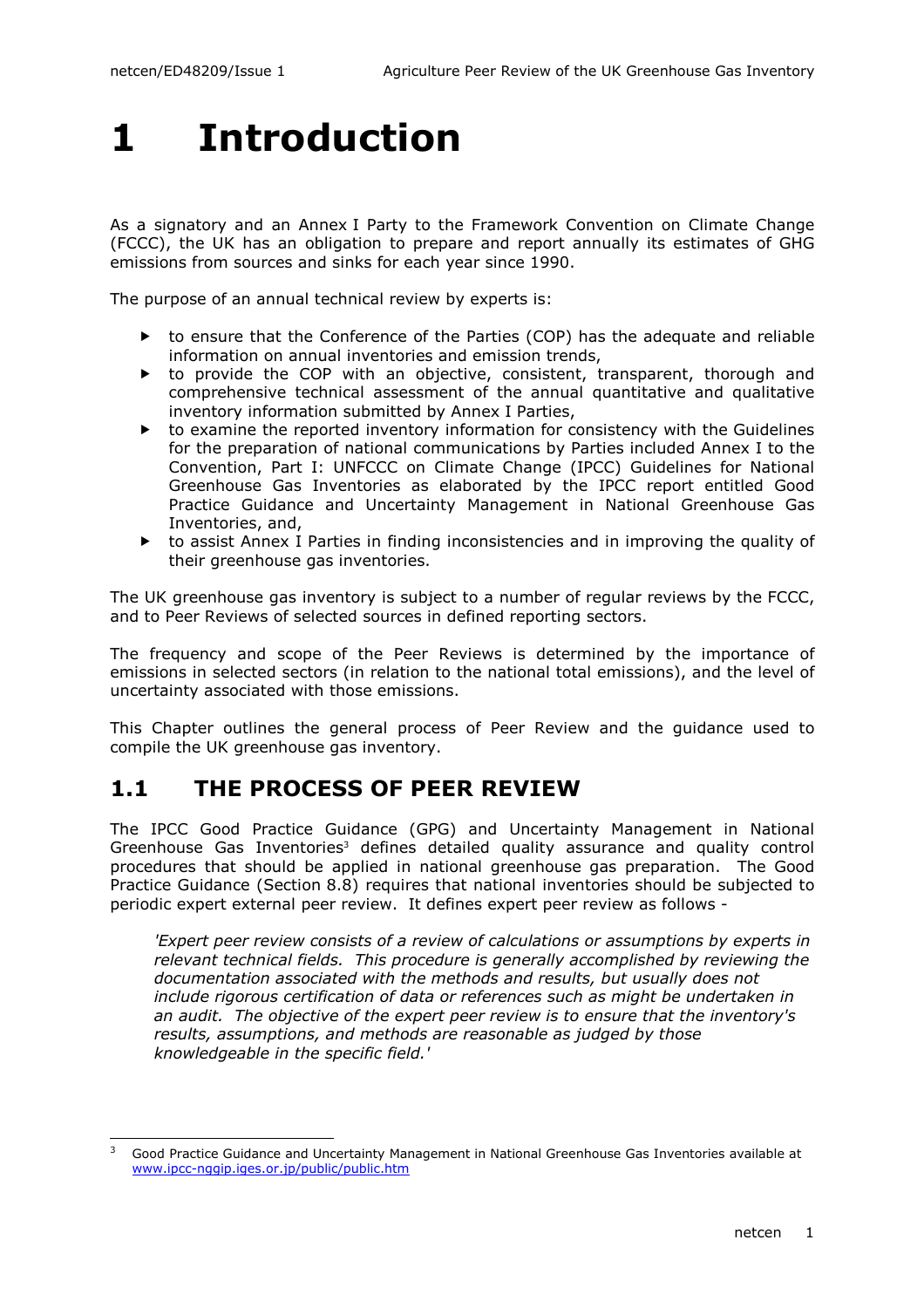Peer Reviews should be performed by experts who are not involved in the inventory preparation process. The peer review process should focus on key sources in the inventory identified by the IPCC key source category analysis.

During 2002, the UK implemented a programme of peer reviews by experts outside of the organisation responsible for the estimates. The first peer review on  $CO<sub>2</sub>$  emissions from fossil fuel has been completed (Simmons, 2002). This Peer Review is the second external peer review as defined and concentrated on emissions from selected sources in the agricultural sector of the UK GHG inventory.

The 2002 inventory (presented in the 2004 National Inventory Report) was recently subjected to a Centralised Review by the UNFCCC (FCCC, 2005).

### 1.2 COMPILATION OF THE UK GREENHOUSE GAS **INVENTORY**

A key commitment of the Parties to the UN Framework Convention on Climate Change (UNFCCC) is to develop and report inventories of all greenhouse gas emissions by sources and removals by sinks. The UK submits a national inventory report annually based on the Intergovernmental Panel on Climate Change (IPCC) 1996 Guidelines and the IPCC's Good Practice Guidance, published in 2000. The UK aims to use the best scientific information to provide the most accurate national emission estimates compatible with the Guidelines. The UK Greenhouse Gas Inventory is compiled and maintained by the National Environmental Technology Centre (Netcen) of AEA Technology plc under contract to the Department for Environment, Food and Rural Affairs (Defra). This expert peer review forms part of this overall contract. The inventory is updated annually with revisions applied to previous years, so that a consistent time series from 1990 to the current year is obtained.

The UNFCCC reporting guidelines on annual inventories (FCCC/CP/2002/8) cover the international requirements for estimating and reporting of GHG emissions and removals of both annual inventories and inventories included in national communications. These guidelines were produced by the Conference of Parties at its eighth session (COP8), which took place in New Delhi from 23 October to 1 November 2002. Following these detailed requirements, and any good practices as agreed upon by the Conference of Parties (COP), the UK is required to submit a national inventory report annually to the COP through the UNFCCC Secretariat consistent with the inventory methodology contained in the Intergovernmental Panel on Climate Change (IPCC) 1996 Guidelines<sup>4</sup> and using the common reporting format (CRF) contained in FCCC/CP/2002/8<sup>5</sup> .

The greenhouse gas inventory (GHGI) is based on the same data sets used by the National Atmospheric Emissions Inventory (NAEI) for reporting atmospheric emissions under other international agreements. The GHGI is therefore consistent with that of the NAEI where they overlap.

 $\frac{1}{4}$  Revised 1996 IPCC Guidelines for National Greenhouse Gas Inventories available at www.ipcc-nggip.iges.or.jp/public/public.htm

<sup>5</sup> www.unfccc.int/resource/docs/cop8/08.pdf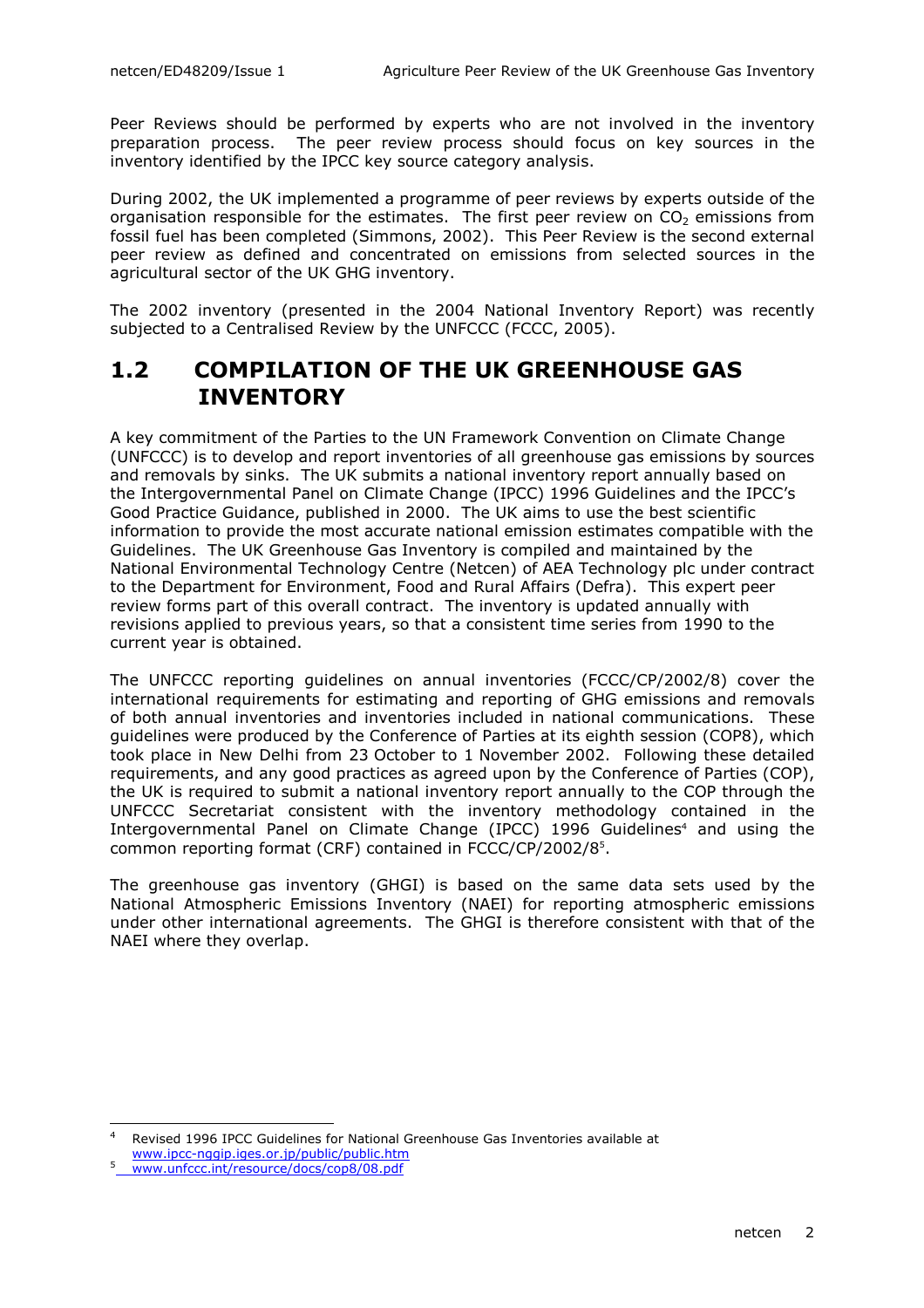## 1.3 STRUCTURE OF THE REPORT

The report is structured as follows:

- **Chapter 1** (this chapter) presents purpose of the report and the structure of the report
- **Chapter 2** provides the background to the study and scope of work
- **Chapter 3** provides the detailed analysis of the UK 2005 greenhouse gas inventory and recommendations of the agricultural expert review team
- **Chapter 4** list the acknowledgements
- **Chapter 5** lists the references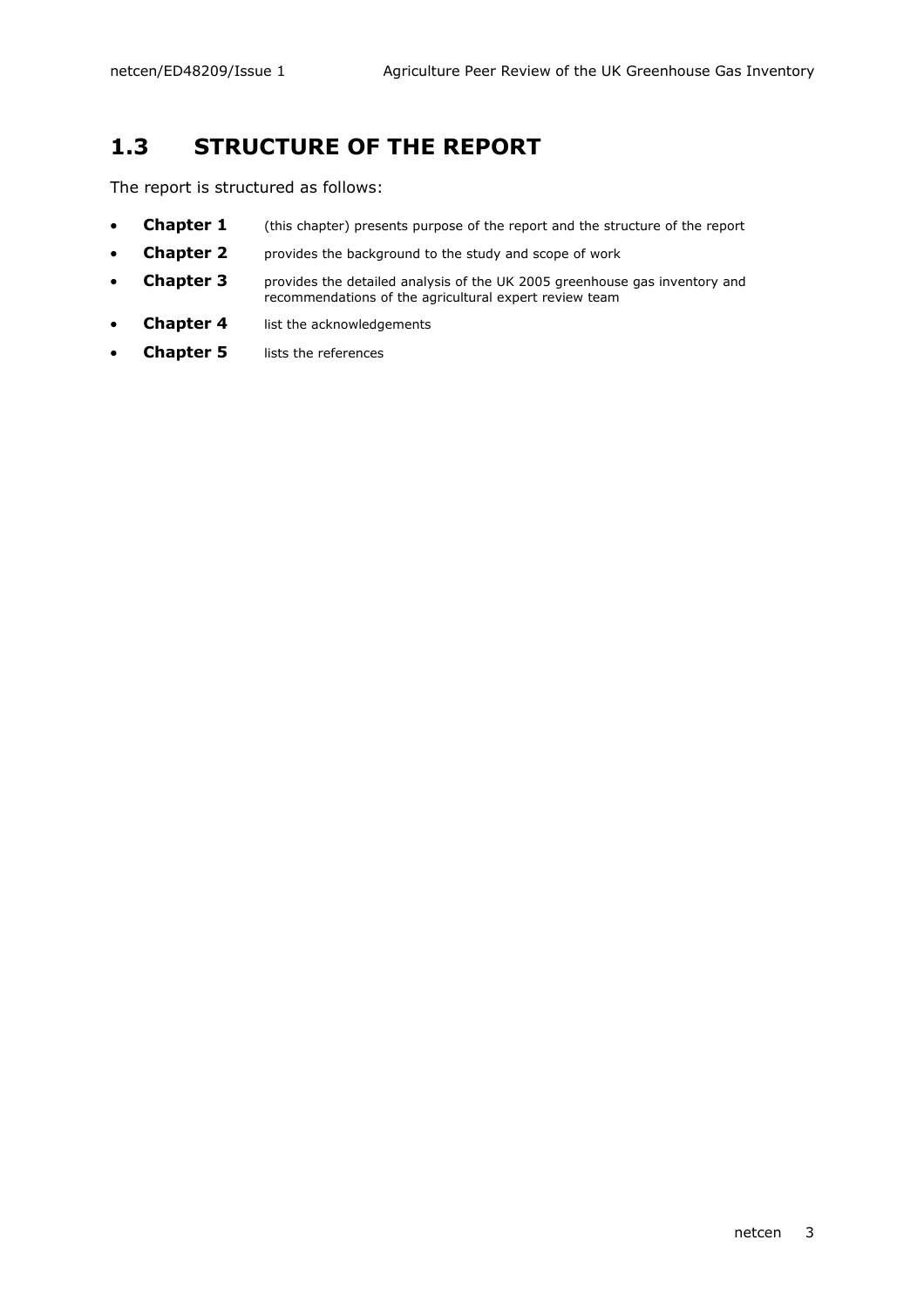# 2 Scope and Approach to the Agriculture Peer Review

This chapter sets out the general scope of the agriculture peer review, the team who completed the review, and the general approach to the review.

## 2.1 GENERAL SCOPE

An expert peer review consists of a review of calculations or assumptions by experts in the specific technical fields (according to IPCC Good Practice Guidance and Uncertainty Management in National Greenhouse Gas Inventories, Section 8.8). In this Peer Review, this procedure was accomplished by reviewing the documentation associated with the methods and results, and did not include rigorous certification of data or references.

The review was carried out using the UK National Inventory Report<sup>6</sup> as its basis. This reports the UK inventory in the UNFCCC Common Reporting Format together with a detailed description of the methods used to produce the estimates.

Only the calculations and assumptions of the estimates were reviewed and not the procedures identifying the key sources. Selected statistical uncertainties attached to the estimates were also reviewed. Compliance with IPCC Good Practice Guidance was examined only in so far as it affected emission estimates through the choice of data and estimation methodology. The GPG recommendations relating to data organisation, document keeping and reporting were not examined.

Factors considered in the review included:

- ▶ Completeness were all sources included
- $\blacktriangleright$  Appropriate use of emission factors
- ▶ Correct classification of sources according to IPCC Guidelines
- ▶ Consistency of time series
- ▶ Compliance with IPCC Good Practice Guidance

### 2.2 TEAM SELECTED FOR THE AGRICULTURE PEER REVIEW

The Peer Review Team (PRT) consisted of:

| $\triangleright$ A German expert team<br>in conjunction with | Ulrich Dämmgen (Federal Agricultural Research<br>Centre, Institute of Agroecology), and, Ulrike<br>Döring (Federal Environmental Agency), |  |
|--------------------------------------------------------------|-------------------------------------------------------------------------------------------------------------------------------------------|--|
| $\triangleright$ UK agricultural sector expert               | Lorna Brown (Institute of Grassland and<br>Environmental Research)                                                                        |  |

Technology Centre).

▶ UK GHG inventory manager John Watterson (National Environmental

6

UK Greenhouse Gas Inventory 1990 to 2002. Annual report for submission under the Framework Convention on Climate Change, Baggott, SL, et al, AEAT/R/ENV/1702, NETCEN, Culham available at www.aeat.co.uk/netcen/airqual/reports/ghg/ghg2.html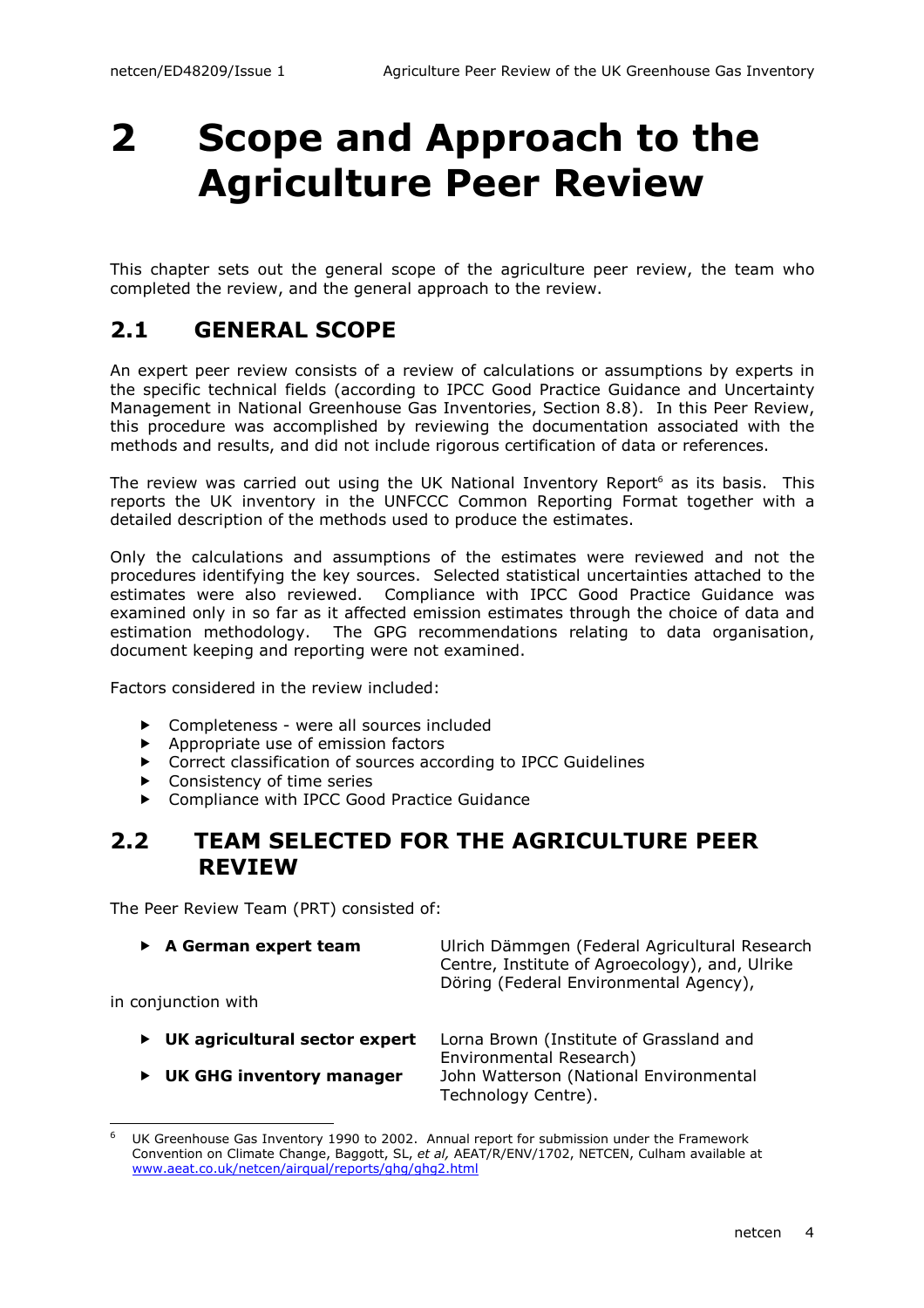The review took place in the UK at Harwell, March  $17<sup>th</sup>$  to  $18<sup>th</sup>$ , 2005. The German expert team have no involvement with the compilation of the UK inventory.

## 2.3 SOURCES COVERED

Institute of Grassland and Environmental Research provide the GHG emission estimates together with details of methodologies used and emission factors for:

| $\blacktriangleright$ Livestock | methane from enteric fermentation |
|---------------------------------|-----------------------------------|
|                                 | methane from animal wastes        |
|                                 | nitrous oxide from animal wastes  |

- ▶ Agricultural soils nitrous oxide from fertiliser use nitrous oxide from biological nitrogen fixation
- $\triangleright$  Field burning emissions from field burning in the UK of all pollutants.

The present peer review covered the calculations and assumptions of estimates for emissions of CH<sub>4</sub> for enteric fermentation and manure management (CRF categories 4A and 4B) and for emissions of  $N_2O$  for manure management and agricultural soils (CRF categories 4B and 4D).

The following two charts and tables present the time series of emissions from these sources in relation to the national emissions. These data have been taken from the 2005 UK NIR (emissions from 1990 to 2003 inclusive).

**Figure 2.1** Emissions of methane from categories IPCC categories 4A and 4B (enteric fermentation and manure management). The remainder of the emissions is the sum of all the remaining methane emissions reported in the UK GHG inventory.

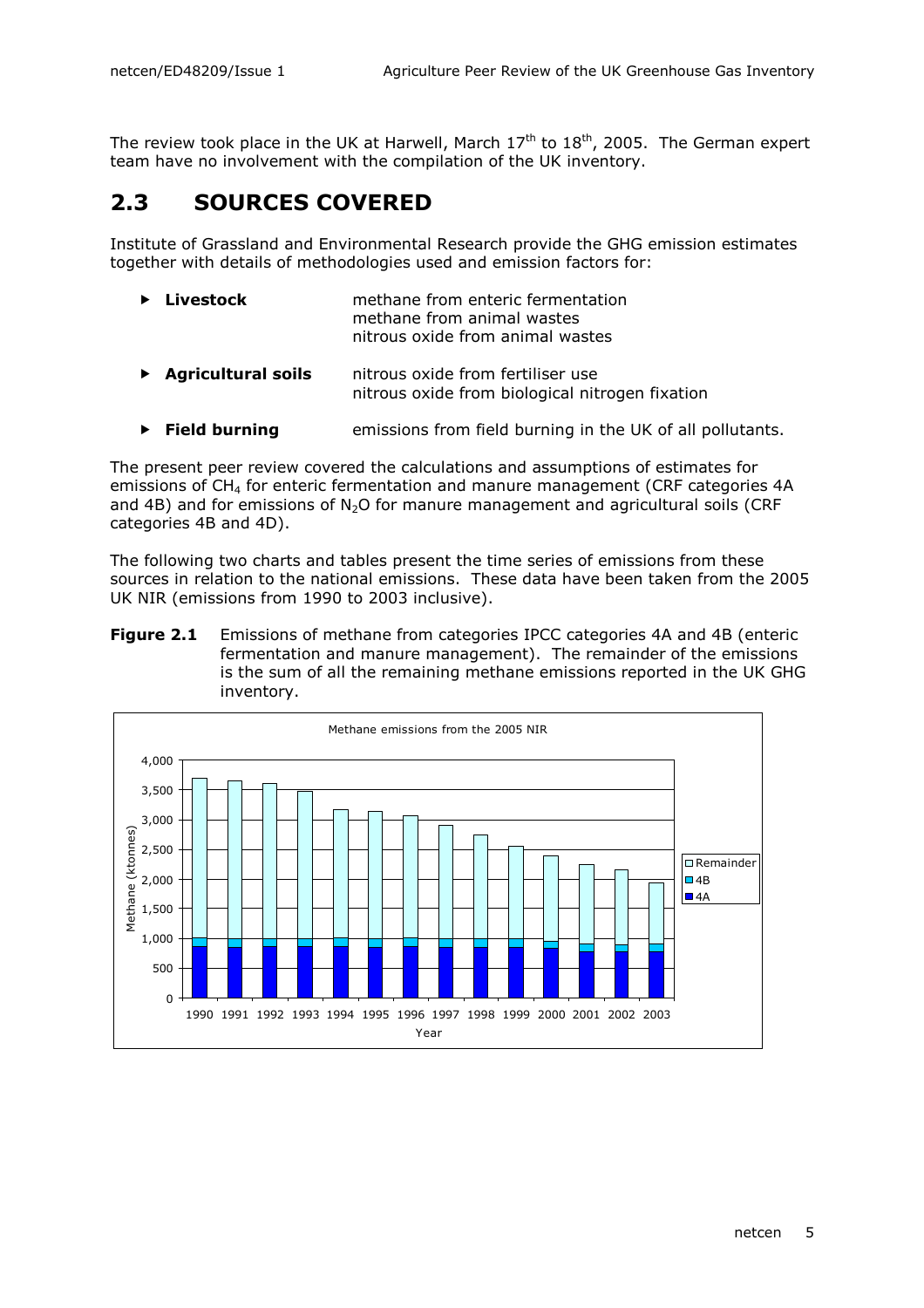Table 2.1 Emissions of methane from categories IPCC categories 4A and 4B (enteric fermentation and manure management). The remainder of the emissions is the sum of all the remaining methane emissions reported in the UK GHG inventory.

|      | <b>IPCC category</b> |        |           |
|------|----------------------|--------|-----------|
| Year | 4A                   | 4Β     | Remainder |
| 1990 | 865.37               | 139.20 | 2684.95   |
| 1991 | 853.30               | 137.64 | 2663.21   |
| 1992 | 857.89               | 137.20 | 2606.63   |
| 1993 | 857.83               | 138.12 | 2479.53   |
| 1994 | 864.06               | 139.57 | 2152.96   |
| 1995 | 855.29               | 136.98 | 2148.50   |
| 1996 | 863.37               | 137.91 | 2052.16   |
| 1997 | 851.86               | 137.57 | 1917.35   |
| 1998 | 851.47               | 138.20 | 1754.03   |
| 1999 | 852.30               | 136.48 | 1570.55   |
| 2000 | 823.68               | 131.33 | 1421.61   |
| 2001 | 772.75               | 126.23 | 1337.11   |
| 2002 | 764.85               | 124.82 | 1252.05   |
| 2003 | 770.00               | 124.27 | 1038.26   |

Figure 2.2 Emissions of nitrous oxide from categories IPCC categories 4B and 4D (manure management and agricultural soils). The remainder of the emissions is the sum of all the remaining nitrous oxide emissions reported in the UK GHG inventory.

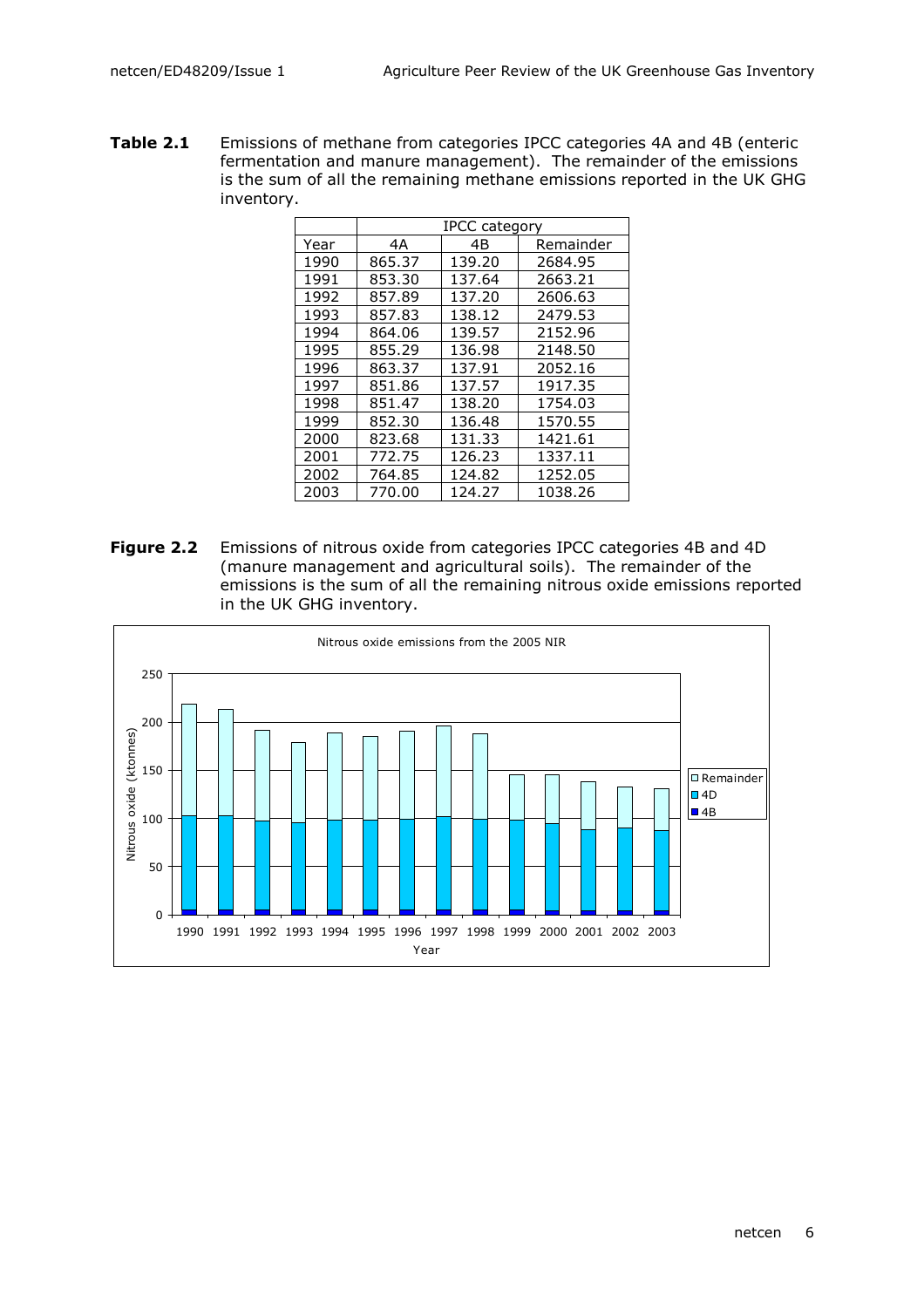Table 2.2 Emissions of nitrous oxide from categories IPCC categories 4B and 4D (manure management and agricultural soils). The remainder of the emissions is the sum of all the remaining nitrous oxide emissions reported in the UK GHG inventory.

|      | IPCC category |       |           |
|------|---------------|-------|-----------|
| Year | 4B            | 4D    | Remainder |
| 1990 | 4.88          | 98.10 | 116.03    |
| 1991 | 4.87          | 97.68 | 110.22    |
| 1992 | 4.79          | 92.46 | 93.45     |
| 1993 | 4.82          | 90.88 | 83.13     |
| 1994 | 4.89          | 93.24 | 90.92     |
| 1995 | 4.82          | 93.81 | 85.52     |
| 1996 | 4.88          | 94.34 | 91.29     |
| 1997 | 4.88          | 97.29 | 94.07     |
| 1998 | 4.93          | 94.42 | 88.08     |
| 1999 | 4.93          | 92.56 | 47.58     |
| 2000 | 4.64          | 89.12 | 50.96     |
| 2001 | 4.45          | 83.43 | 49.62     |
| 2002 | 4.31          | 85.22 | 42.87     |
| 2003 | 4.26          | 83.06 | 43.08     |

## 2.4 APPROACH ADOPTED IN THE PEER REVIEW

The review proceeded by:

- Considering the guidelines and checklists of the Handbook for Review of National GHGI (IPCC)
- Commenting on the conformity of the inventory preparation with the IPCC Guidelines and the IPCC Good Practice Guidebook.
- Considering the former review reports (from the centralized review (FCCC, 2005) and the Peer Review of  $CO<sub>2</sub>$  emissions from fuel combustions as a quide to the expected output.

## 2.5 DOCUMENTS USED IN THE PEER REVIEW

The following documents were used in the Peer Review:

- Chapter 6 (Agriculture), of the 2005 draft National Inventory Report, unpublished, which was supplied by Email, March 16 to the German Expert Team.
- ▶ The complete UK NIR 2004 (available on March 17). It contained the CRFs on compact disc.
- The results of the third centralised review of the UK greenhouse gas inventory (FCCC, 2005)
- ▶ The UK CRF for 2005 (available on March 17).
- The Peer Review of the UK greenhouse gas inventory, carbon dioxide from fuel combustion (Simmons, 2002)

The 2004 UK NIR and associated CRF were sent to the German experts before the review.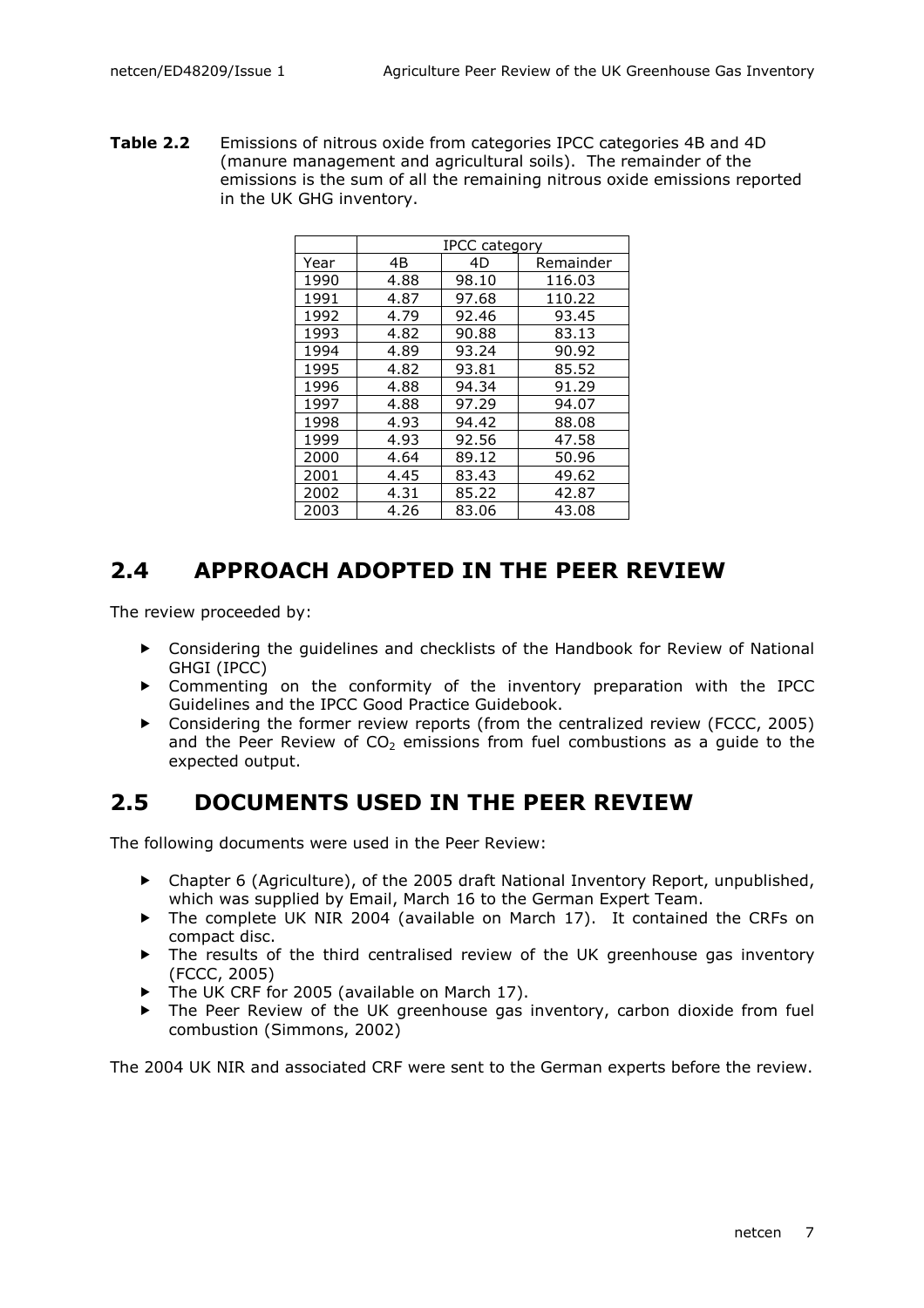# 3 Analysis and Recommendations

This Chapter contains the findings of the German expert reviewers.

## 3.1 GENERAL COMMENTS

#### 3.1.1 Key Source Analysis

The Key Source Analysis (KSA) provides the tool to decide which calculation Tier should be used to estimate emissions. The detail of the KSA should therefore reflect the resolution of categories and sub-categories used for reporting. In particular, it should differentiate between the various animal sub-categories which might receive different attention (dairy cows, other cattle, sheep, swine, horses, poultry). A comment on the choice of a Tier should be made in each chapter with reference to the KSA. Closer attention to the results of the key source analysis could assist with the allocation of resources for the future development of the inventory.

#### 3.1.2 References

- 1. Referencing to the IPCC Guidelines could be more detailed (by referencing to the relevant section in IPCC Reference Manual, Workbook, …).
- 2. References should relate to publicly accessible information whether peer reviewed, Defra research (e.g. CSG15) etc.
- 3. Whenever references to personal communications cannot be avoided, they should be extended, indicating whether they are based on expert judgement, on modelled output, on surveys, etc.

#### 3.1.3 Notation keys

The consistent use of notation keys should be checked again.

#### 3.1.4 Consistency

- 1. Consistency of text and CRF tables: Comments made in the tables (documentation box) should be reflected in the text, and vice versa (completely).
- 2. Consistency of references between Annex and main body of report should be checked.

#### 3.1.5 Transparency and readability

The inclusion of additional tables in the main text, in particular of time series of recalculations, total emissions of sub-categories should be checked. Sentences repeated in the Annex should be avoided.

#### 3.1.6 Completeness

- 1. All animal categories contributing significantly to GHG emissions are mentioned. However, the order of magnitude of the numbers of those animals which are kept in the UK with negligible contributions to emission totals (in particular those mentioned in the CRF tables: donkeys, mules, fur animals) should be presented with the comment that they are negligible and therefore not estimated (NE).
- 2. The treatment of sewage sludge application to farmed land with respect to its  $N_2O$ emissions should be checked and reported in the documentation accordingly.
- 3. Some mineral fertilizers contain lime. It should be checked whether the data provided for liming (to be reported in CRF 5D (old)) contains the amount of lime applied with calcium ammonium nitrate.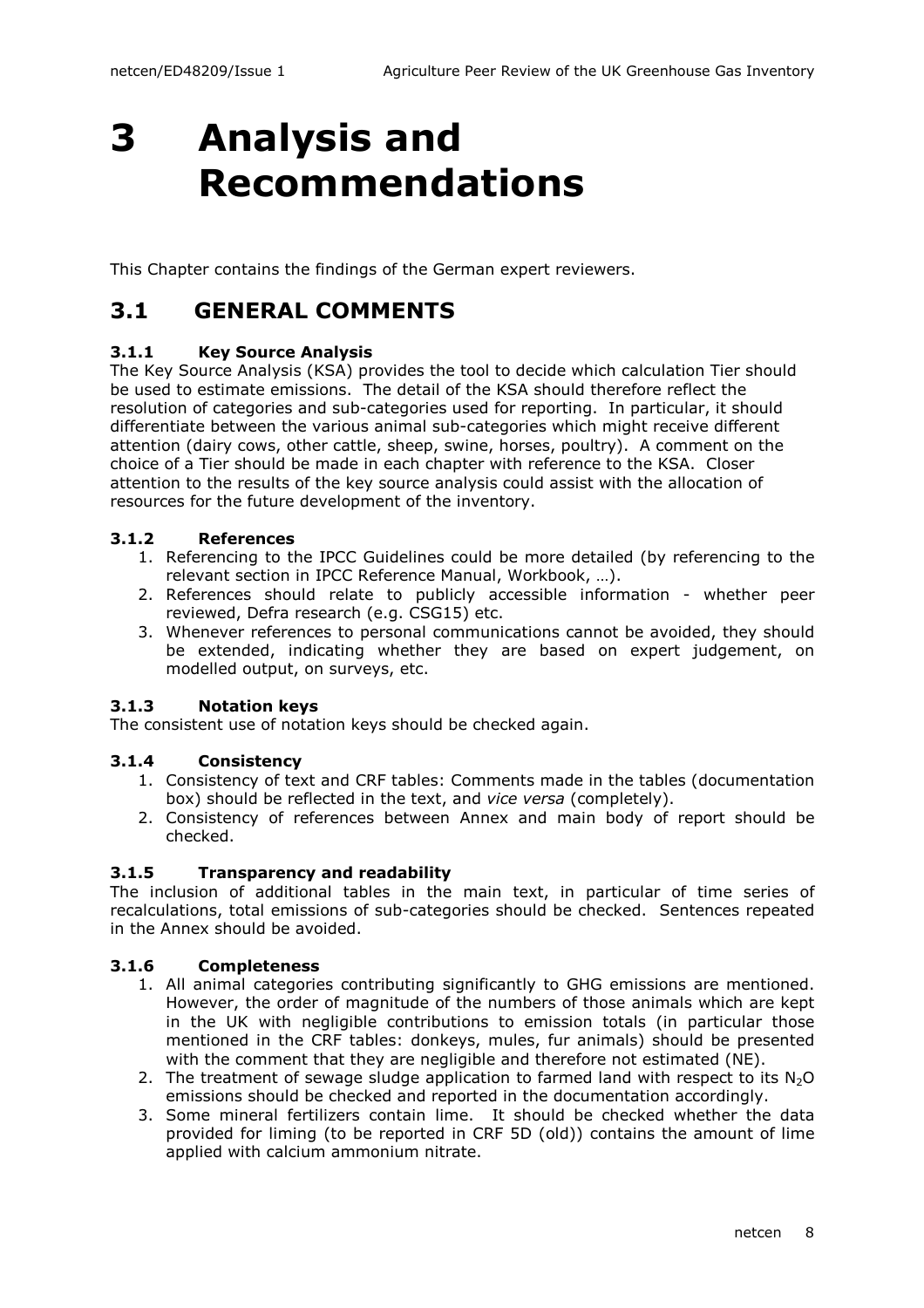## 3.2 EMISSIONS FROM ENTERIC FERMENTATION

#### 3.2.1 All animals

The consistency of the information provided in the GHG inventory with other inventories (air pollutants) should be checked.

#### 3.2.2 Dairy cattle

Table A3.6.3 in the 2005 NIR contains information explaining the derivation of emission factors. The time series of weights used needs to be explained or referenced adequately. Grazing times are unlikely to be constant over the whole period. If they are not constant, the digestibility of the feed is not constant with time. Higher milk yields will result in higher shares of concentrates in the feed, which again will have an effect on the digestibility of the feed and hence on the output of volatile solids needed to derived methane emissions from manure management. Typical feed compositions might be provided to enhance transparency.

#### 3.2.3 Other cattle

With the increase of individual milk yields, the herd composition (remonting) will have changed. Table A3.6.4 in the 2005 NIR suggests a constant composition of the "other cattle" herd over time. Farm management practices are likely to have changed over the past 15 years; so, grazing time and digestibility of feed may not have been constant with time. This should be explained or considered in the report.

#### 3.2.4 Sheep

With sheep being a key source, a differentiation between upland and lowland sheep might be adequate due to different feeding regimes and animal performances. The treatment of emissions from lambs appears to be adequate. However, an explanation might be provided how the percentage was derived. N excretions might be helpful do explain both VS excretions and  $CH<sub>4</sub>$  emissions from enteric fermentation.

### 3.3 EMISSIONS FROM MANURE MANAGEMENT

#### 3.3.1 All animals

- 1. For all animal categories not treated as key sources, N excretion is considered to be constant with time. This is felt to be adequate.
- 2. The distribution of Animal Waste Management Systems is treated to be constant with time. This is unlikely. Time varied farm size distributions might provide a tool to a time series for the dominant animal categories.
- 3. The methane conversion factor for slurry used at present is the one listed in the Good Practice Guidance (39%). There has been concern in the Scandinavian countries that this factor is not well documented, and that the value of 10% given in the Guidelines (1997) is more appropriate. National data should be checked whether they allow for a decision between the two default values or even allow for the use of a national value.
- 4. According to specific IPCC definition of anaerobic lagoons, the assumption that UK reports "NO" is accepted.
- 5. Treatment of N losses in the N flow during housing and storage (before being returned to soil) is accepted by the reviewers.

#### 3.3.2 Dairy cattle

- 1. The EFs provided in Table A3.6.7of the 2005 NIR are adequate. A source should be cited.
- 2. Information regarding hard standings should be added to clarify that they are not considered in GHG calculations.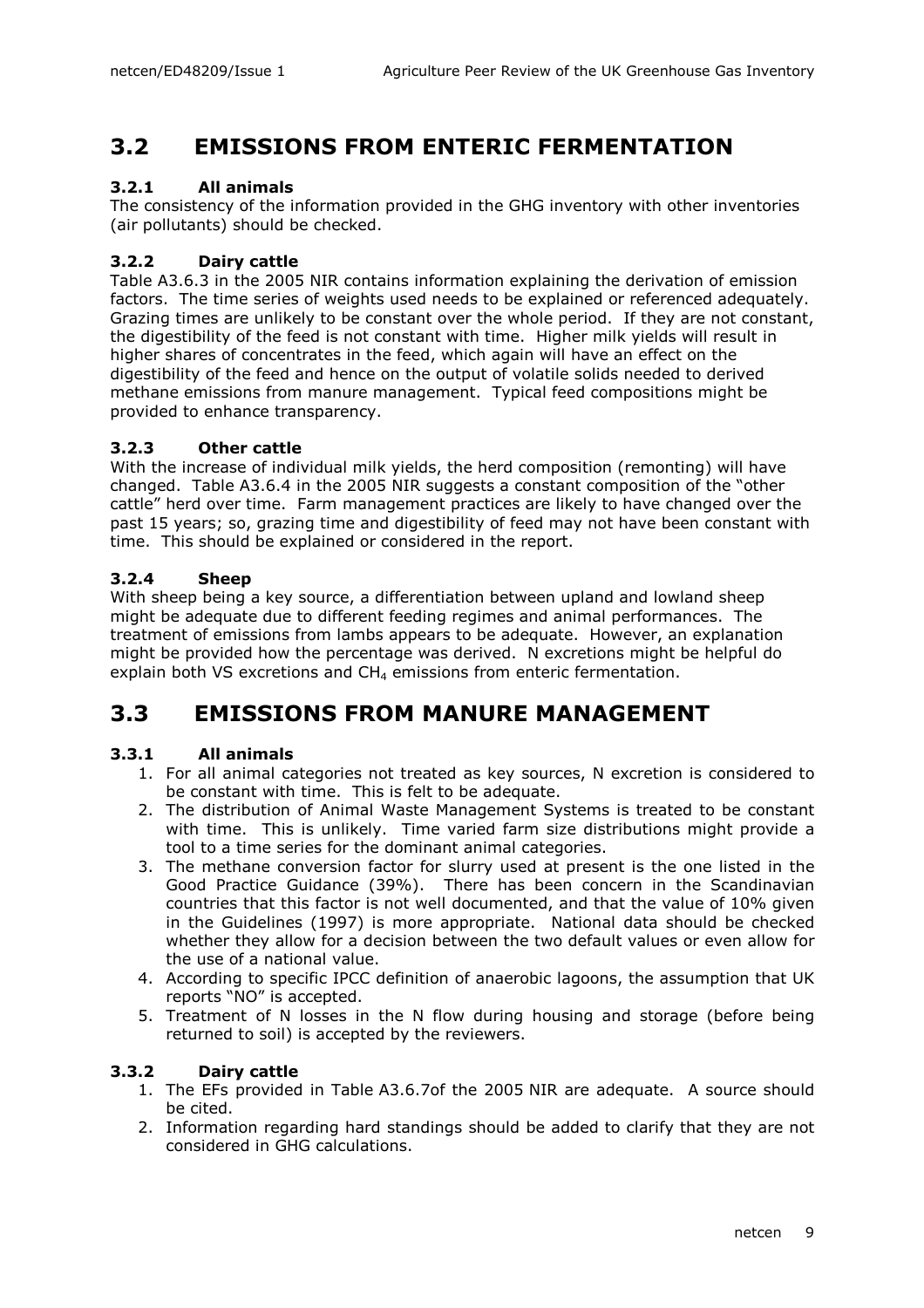#### 3.3.3 Sheep

Production of lambs' meat and consumers' habits with regard to meat consumption have changed during the past decade. It is likely that the raising and fattening of lambs reflects this. This should influence N excretion in particular. Including some information about the time series of N excretions would be helpful.

### 3.4 DIRECT EMISSIONS FROM AGRICULTURAL SOILS

- 1. The calculation of the quantities of fertilizers applied using areas and typical fertilizer amounts should be checked against the overall sales of fertilizers in the UK.
- 2. The areas of the crops grown in the UK should be listed in the NIR in the same way as the animal numbers.
- 3. The calculation of mineral fertilizers applied as well as of crop residues relies on the knowledge of plant yields. These are not constant with time. This could be reflected, if the respective information is available.
- 4. Frac $_{(GASP)}$  is treated according to the IPCC Guidelines, however, this methodology is at least "questionable".
- 5. The assessment of nitrogen returned to soil (from both mineral fertilizers and animal manures) is considered to be adequate.

### 3.5 INDIRECT EMISSIONS

The treatment of N losses before returning to soil is accepted.

## 3.6 IMPROVEMENT OF QUALITY REDUCTION OF UNCERTAINTIES

In agriculture, major uncertainties are attributed to emission factors, which often reflect the order of magnitude rather than being "sound" figures. The estimate of uncertainty of the EFs as provided by e.g. the Atmospheric Emission Inventory Guidebook and in the uncertainty analysis provided by AEAT (20 to 50%) seems adequate. Improvements are unlikely considering the present state of knowledge. The uncertainty of activity data is in the range of 5%. The assumptions made relating to the uncertainties of activity data should be updated and referenced.

### 3.7 ANALYSIS AND COMPARISON OF THE CRF TABLES SUBMITTED IN 2004 AND 2005

This analysis follows the order of the tables in the CRF:

#### 3.7.1 Table 4s(1):

- Emissions from poultry are recorded as "0". This should be "NE". Submission 2004 is correct in this respect.
- Mules and asses etc. should be "NE".

#### 3.7.2 Table 4s(2):

- Inconsistent notation keys: Rice cultivation should be "NO".
- Agricultural soils  $CH_4$  emissions should be "NE".
- Prescribed savanna burning should be "NO".
- On field burning of agricultural residues should be "NO" for all gases after 1993.
- ▶ Others should be "NO".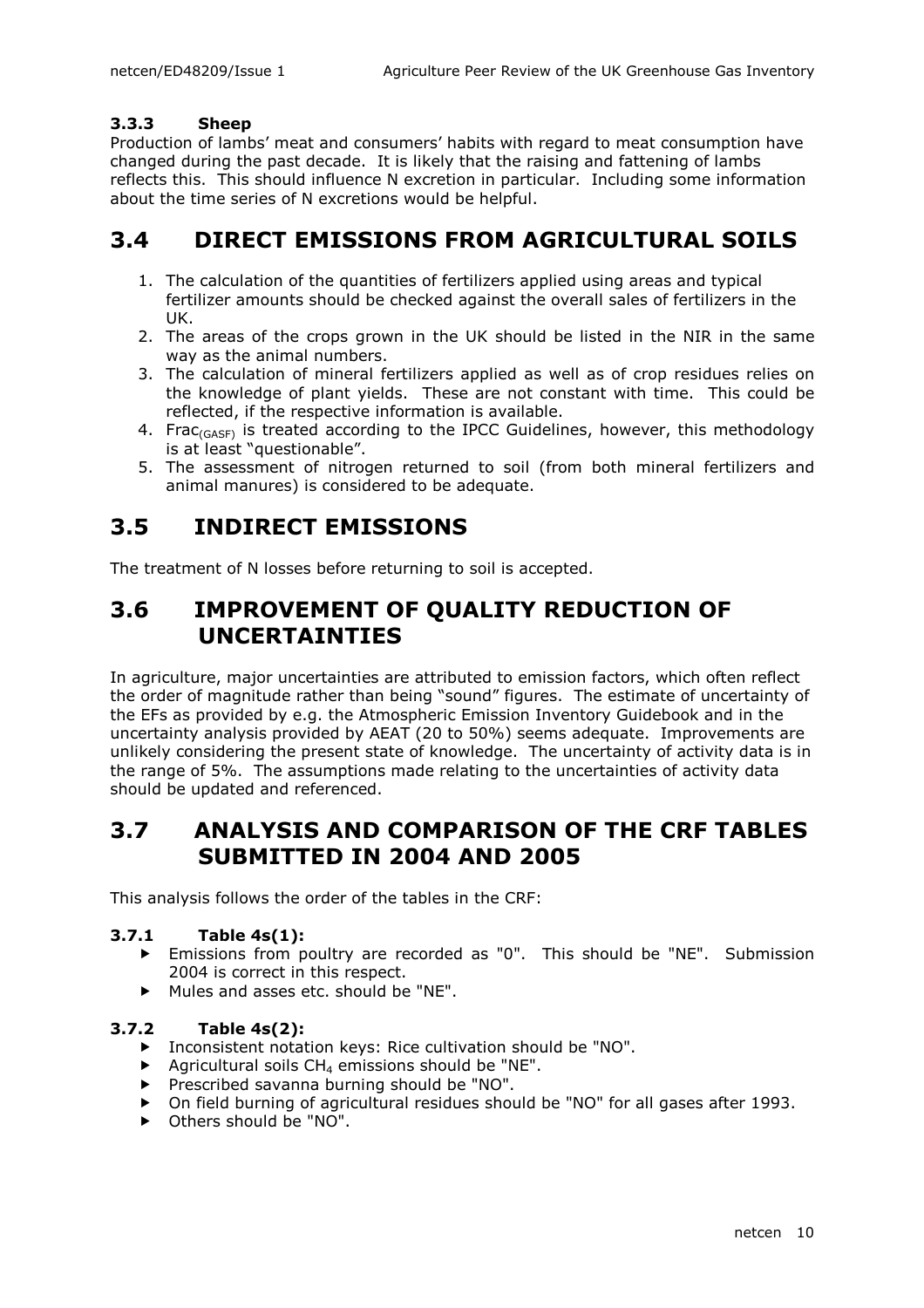#### 3.7.3 Table 4A:

The contents of the documentation box should be discussed within the NIR text.

#### 3.7.4 Table 4B(a)

- The contents of the documentation box should be discussed within the NIR text.<br>
Typical animal masses are missing in the 2005 submission, but given in the 2006
- Typical animal masses are missing in the 2005 submission, but given in the 2004 submission. For 2002, the contents of documentation box are to be discussed within the NIR text.
- $\triangleright$  VS excretion for dairy cattle as presented in submission 2005 (3.4 kg) differs from 2004 submission (5.4 kg) without an explanation.
- AWMS frequency distribution for dairy cattle (liquid systems) in 2005 differs from 2004 submission without an explanation.
- For all animals except cattle and swine, the climate region is wrong (transcription error).

#### 3.7.5 Table4B(b)

The contents of the documentation box should be discussed within the NIR text.

#### 3.7.6 Table4C

Aggregated emissions should be "NO".

#### 3.7.7 Table 4D

The contents of the documentation box should be discussed within the NIR text.

#### 3.7.8 Table 4F

Activity data should be "NO".

#### 3.7.9 Tables Summary 1.As2, Summary 3.s2

Notation keys should be consistent with background information tables.

#### 3.7.10 Table Summary 3.s2

Check notation keys.

#### 3.7.11 Table 7.s2

 $CRF "CO<sub>2</sub>$  emissions" should be "IE".

#### 3.7.12 Table 8(a)s1

The submission 2004 for 2002 was incomplete. 2005 was completed. However, the cell "recalculated year" is empty.

#### 3.7.13 Table 8b

CH4 emissions from manure management were recalculated according to CRF tables. This is not mentioned in the NIR under "recalculations". A comparison of the emission factors used should be provided in the NIR.

#### 3.7.14 Table 9s(1)

Check notation keys.

#### 3.7.15 Tables 10s1 ff

Tables have not been completed yet.

### 3.8 FUTURE INVENTORIES

The revision of the Guidelines anticipated for 2006 will result in more sophisticated inventories, clearly requiring more work in the collation of emission explaining data, the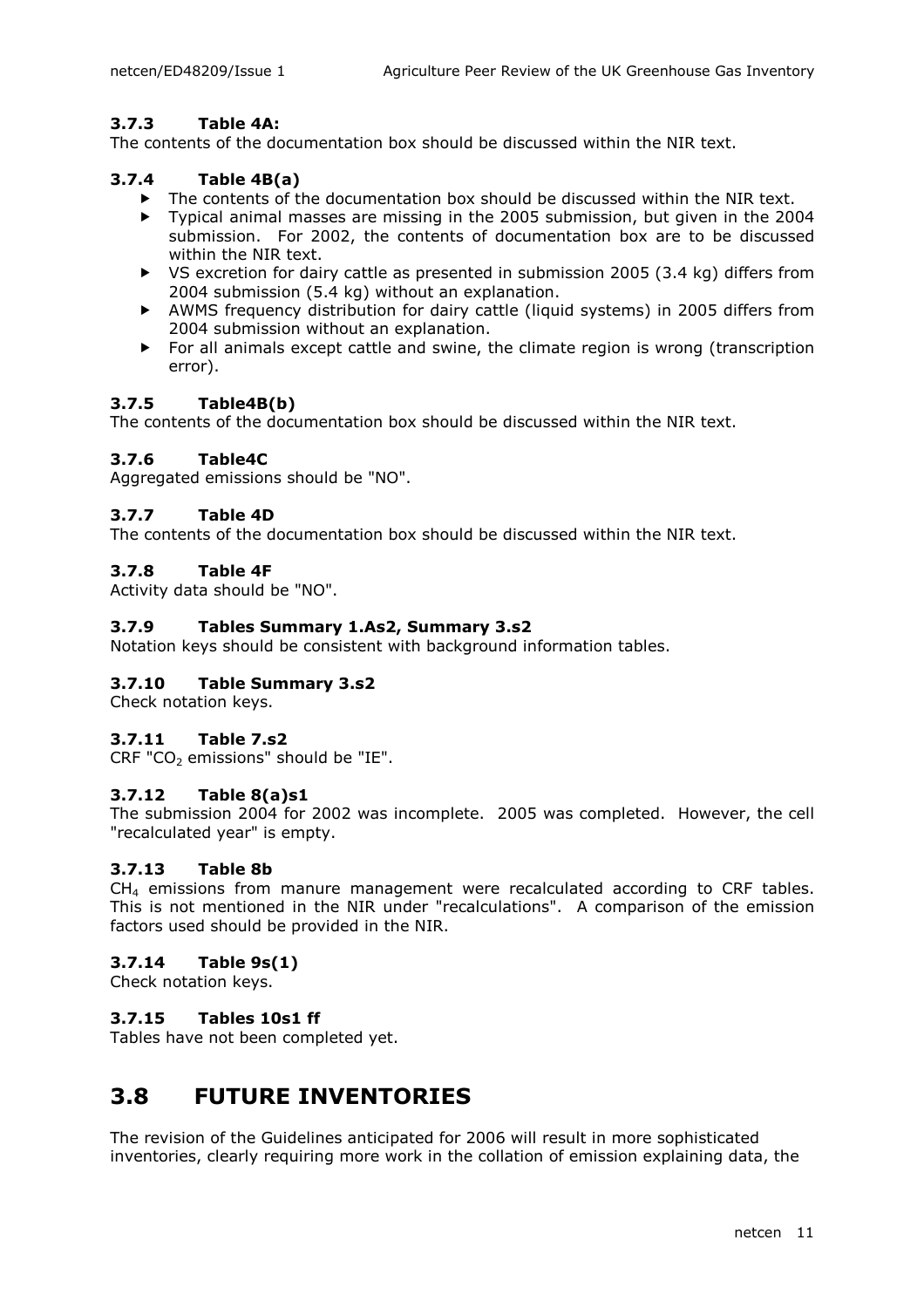establishment of more detailed calculation procedures and documentation which exceeds the present efforts. An increase in future resources necessary to accommodate the increased demands seems inevitable.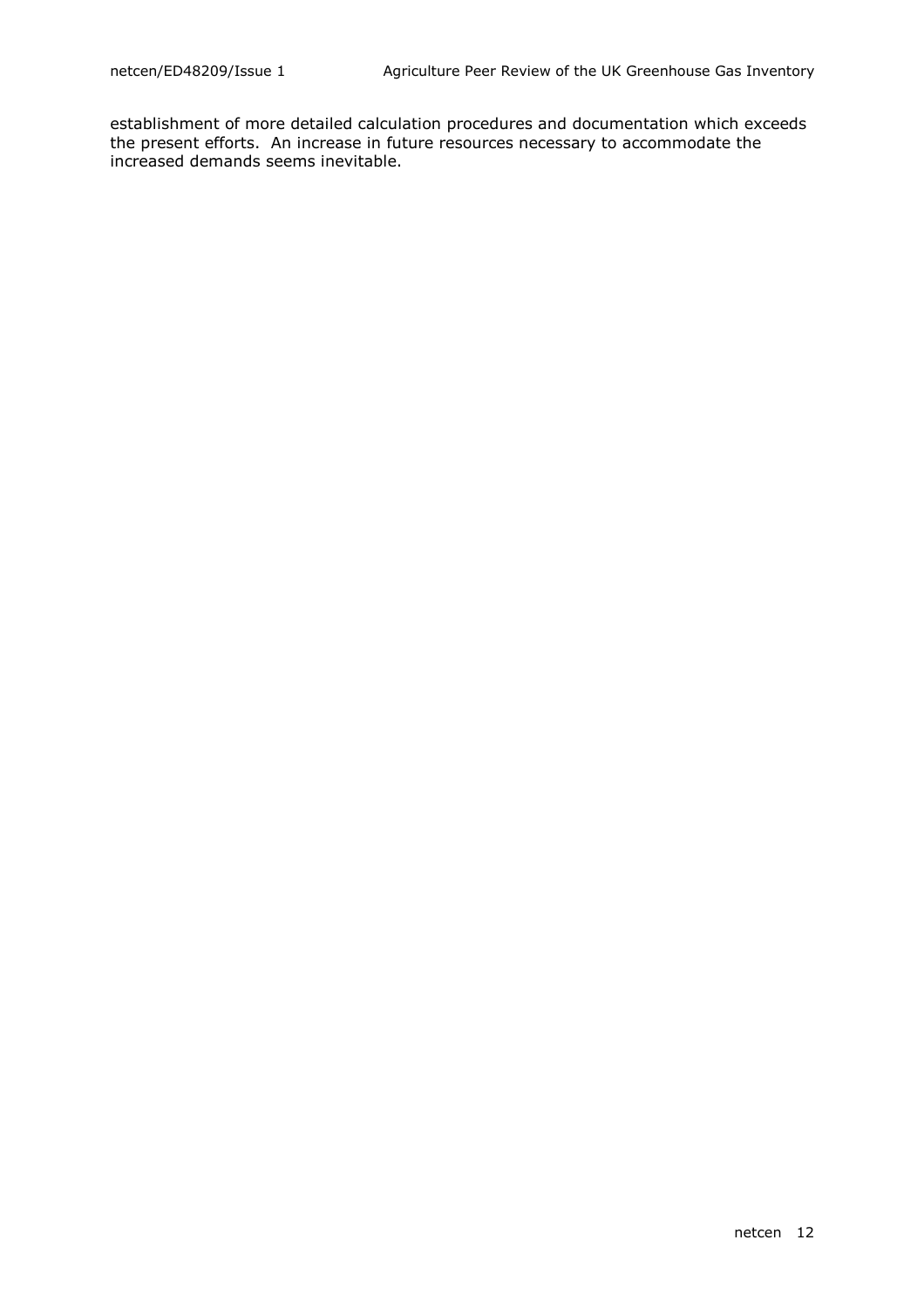# 4 Acknowledgements

We are grateful for the support and encouragement of Jim Penman, Susan Donaldson, Joanne Halliday and Steve Cornelius (UK Defra).

Susannah Grice helped produced the charts and tables of emissions.

The German experts thanked their UK colleagues for the open discussion of all problems encountered, and the UK representatives extended their thanks to the German experts for their professional approach and open and friendly working style.

The UK greenhouse gas inventory is funded by UK Defra, The National Assembly for Wales, The Scottish Executive and The Department of Environment, Northern Ireland.